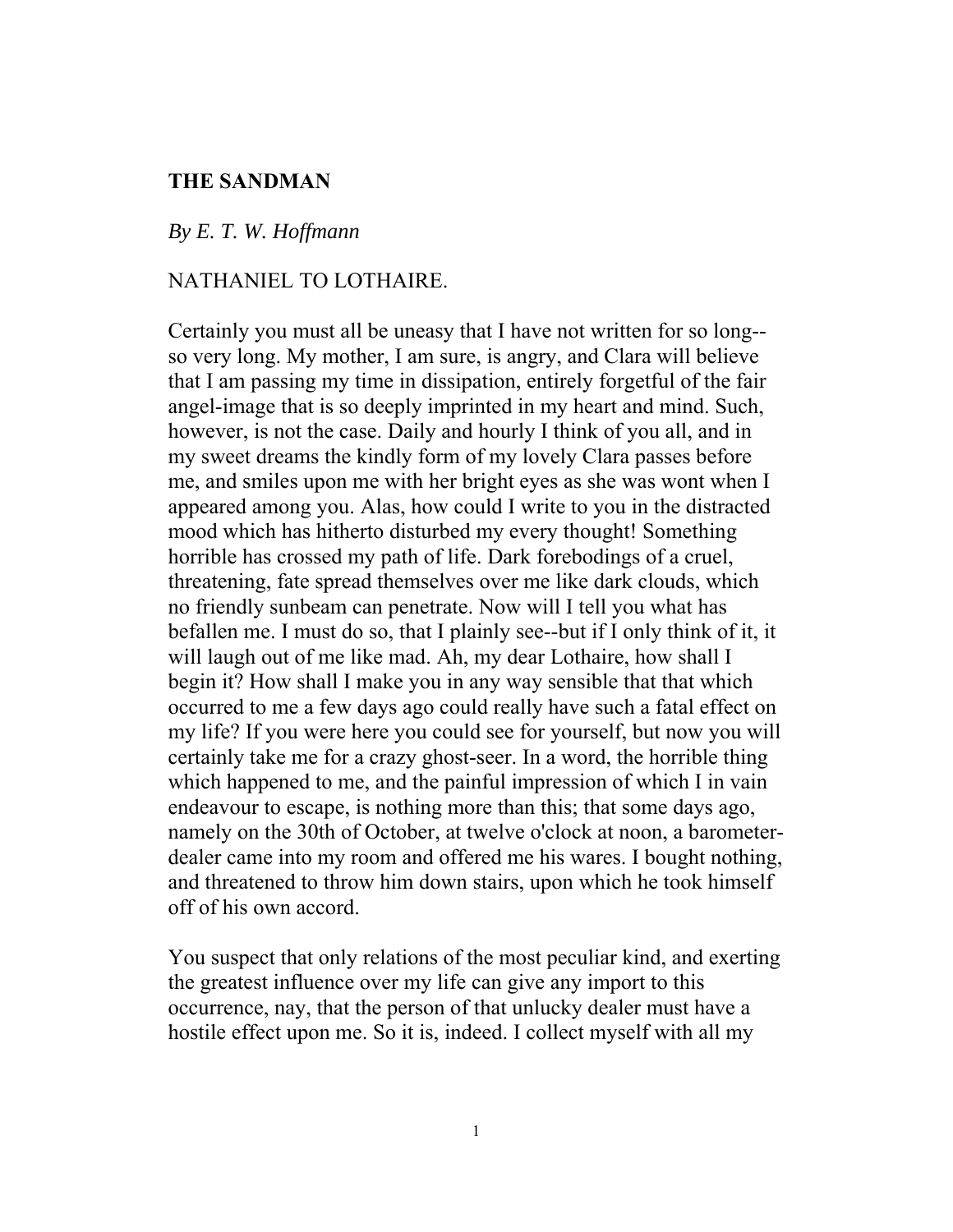might, that patiently and quietly I may tell you so much of my early youth as will bring all plainly and clearly in bright images before your active mind. As I am about to begin I fancy that I hear you laughing and Clara saying: "Childish stories indeed!" Laugh at me I beseech you, laugh with all your heart. But, heavens, my hair stands on end, and it seems as if I am asking you to laugh at me, in mad despair, as Franz Moor asked Daniel. But to my story.

Excepting at dinner time I and my brothers and sisters saw my father very little during the day. He was, perhaps, busily engaged at his ordinary occupation. After supper, which, according to the old custom was served up at seven o'clock, we all went with my mother into my father's work-room, and seated ourselves at the round table. My father smoked tobacco and drank a large glass of beer. Often he told us a number of wonderful stories, and grew so warm over them that his pipe continually went out. I had to light it again, with burning paper, which I thought great sport. Often, too, he would give us picturebooks, and sit in his arm-chair silent and thoughtful, puffing out such thick clouds of smoke that we all seemed to be swimming in the clouds. On such evenings as these my mother was very melancholy, and immediately the clock struck nine, she would say: "Now children, to bed--to bed! The Sandman is coming, I can see." And certainly on all these occasions I heard something with a heavy, slow step go bouncing up the stairs. That I thought must be the Sandman. Once that dull noise and footstep were particularly fearful, and I asked my mother, while she took us away: "Eh, mamma, who is this naughty Sandman, who always drives us away from papa? What does he look like?" "There is no Sandman, dear child," replied my mother. "When I say the Sandman comes, I only mean that you are sleepy and cannot keep your eyes open,--just as if sand had been sprinkled into them." This answer of my mother's did not satisfy me--nay, in my childish mind the thought soon matured itself that she only denied the existence of the Sandman to hinder us from being terrified at him. Certainly I always heard him coming up the stairs. Full of curiosity to hear more of this Sandman, and his particular connection with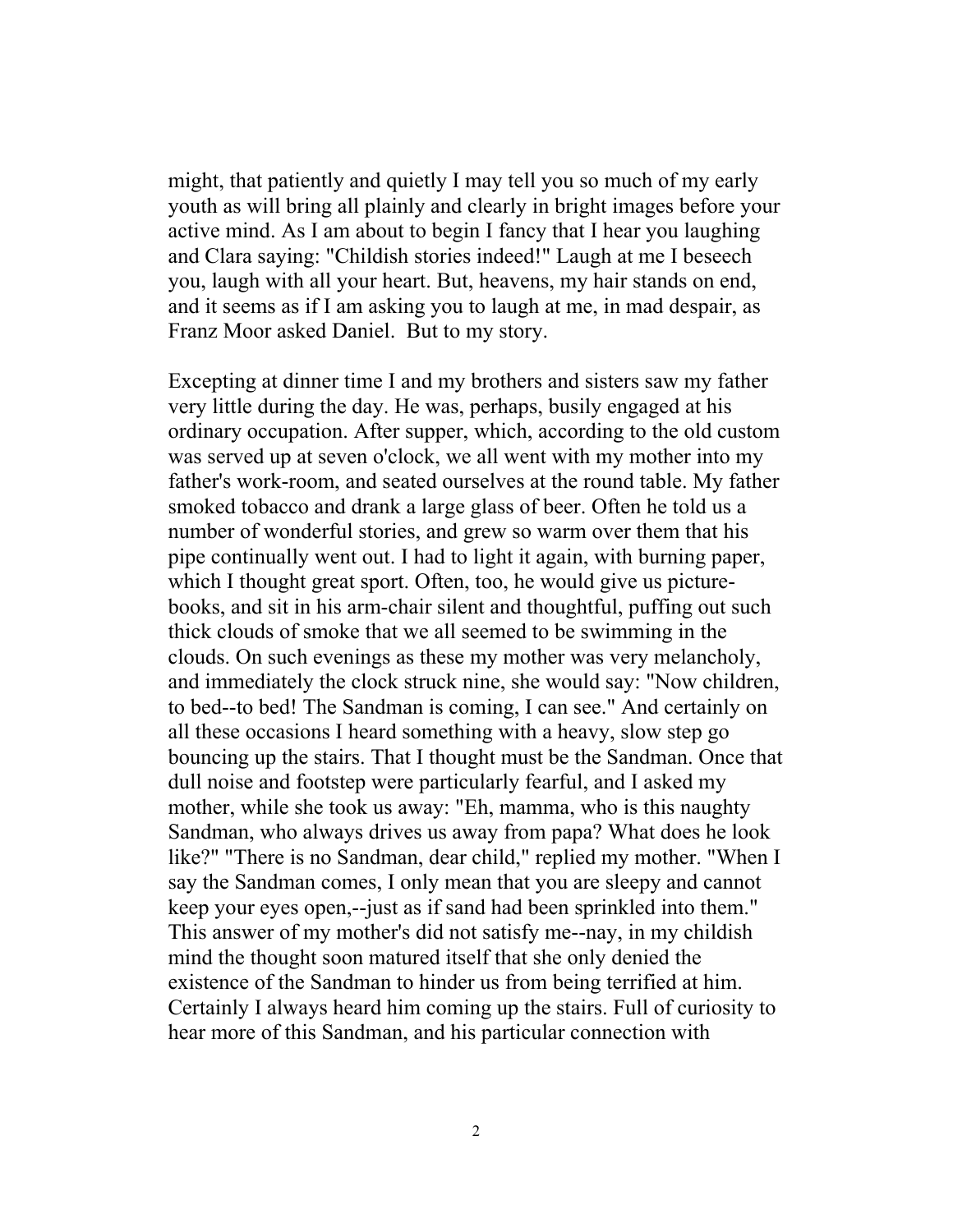children, I at last asked the old woman who tended my youngest sister what sort of man he was. "Eh, Natty," said she, "do you not know that yet? He is a wicked man, who comes to children when they will not go to bed, and throws a handful of sand into their eyes, so that they start out bleeding from their heads. These eyes he puts in a bag and carries them to the half-moon to feed his own children, who sit in the nest up yonder, and have crooked beaks like owls with which they may pick up the eyes of the naughty human children."

A most frightful image of the cruel Sandman was horribly depicted in my mind, and when in the evening I heard the noise on the stairs, I trembled with agony and alarm. My mother could get nothing out of me, but the cry of "The Sandman, the Sandman!" which was stuttered forth through my tears. I then ran into the bed-room, where the frightful apparition of the Sandman terrified me during the whole night. I had already grown old enough to perceive that the nurse's tale about the Sandman and the nest of children in the half-moon could not be quite true, but, nevertheless, this Sandman remained a fearful spectre, and I was seized with the utmost horror, when I heard him not only come up the stairs, but violently force open my father's roomdoor and enter. Sometimes he staid away for a long period, but oftener his visits were in close succession. This lasted for years, and I could not accustom myself to the terrible goblin; the image of the dreadful Sandman did not become more faint. His intercourse with my father began more and more to occupy my fancy. An unconquerable fear prevented me from asking my father about it, but if I--I myself could penetrate the mystery, and behold the wondrous Sandman--that was the wish which grew upon me with years. The Sandman had brought me into the path of the marvellous and wonderful, which so readily finds a domicile in the mind of a child. Nothing was to me more delightful than to read or hear horrible stories of goblins, witches, pigmies, &c.; but above them all stood the Sandman, whom, in the oddest and most frightful shapes, I was always drawing with chalk or charcoal on the tables, cupboards, and walls. When I was ten years old, my mother removed me from the children's room into a little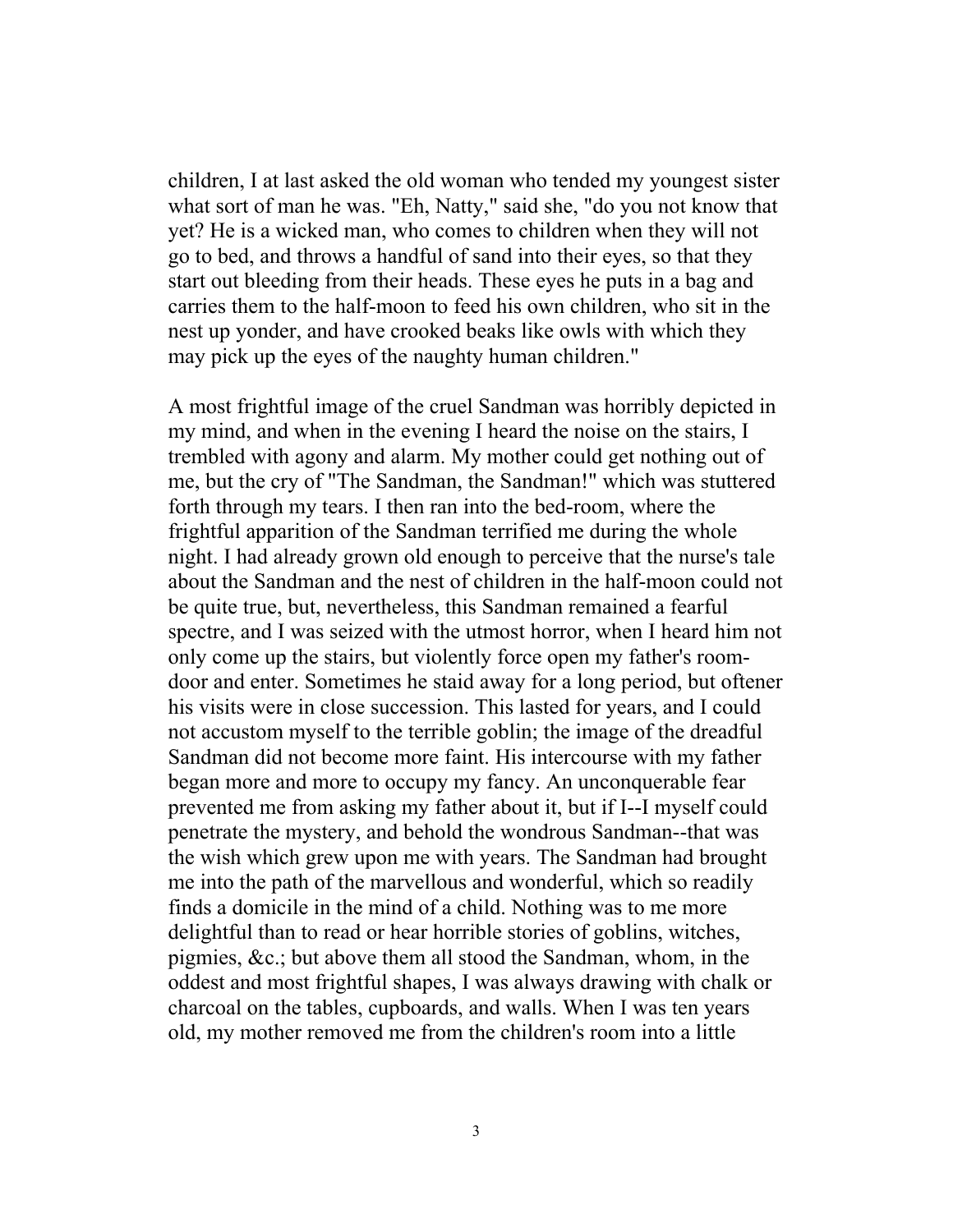chamber, situated in a corridor near my father's room. Still, as before, we were obliged speedily to take our departure as soon as, on the stroke of nine, the unknown was heard in the house. I could hear in my little chamber how he entered my father's room, and then it soon appeared to me that a thin vapor of a singular odor diffused itself about the house. Stronger and stronger with my curiosity grew my resolution to form in some manner the Sandman's acquaintance. Often I sneaked from my room to the corridor, when my mother had passed, but never could I discover any thing, for the Sandman had always gone in at the door when I reached the place where I might have seen him. At last, urged by an irresistible impulse, I resolved to hide myself in my father's room and await the appearance of the Sandman.

By the silence of my father, and the melancholy of my mother, I perceived one evening that the Sandman was coming. I, therefore, feigned great weariness, left the room before nine o'clock, and hid myself in a corner close to the door. The house-door creaked, and the heavy, slow, groaning step went through the passage and towards the stairs. My mother passed me with the rest of the children. Softly--very softly, I opened the door of my father's room. He sat as usually, stiff and silent, with his back turned to the door. He did not perceive me, and I swiftly darted into the room and behind the curtain, drawn before an open press, which stood close to the door, and in which my father's clothes were hanging. The steps sounded nearer and nearer- there was a strange coughing and scraping and murmuring without. My heart trembled with anxiety and expectation. A sharp step close- very close to the door,--a smart stroke on the latch, and the door was open with a rattling noise. Screwing up my courage with all my might, I cautiously peeped out. The Sandman was standing before my father in the middle of the room, the light of the candles shone full upon his face. The Sandman, the fearful Sandman, was the old advocate Coppelius, who had often dined with us.

But the most hideous form could not have inspired me with deeper horror than this very Coppelius. Imagine a large broad-shouldered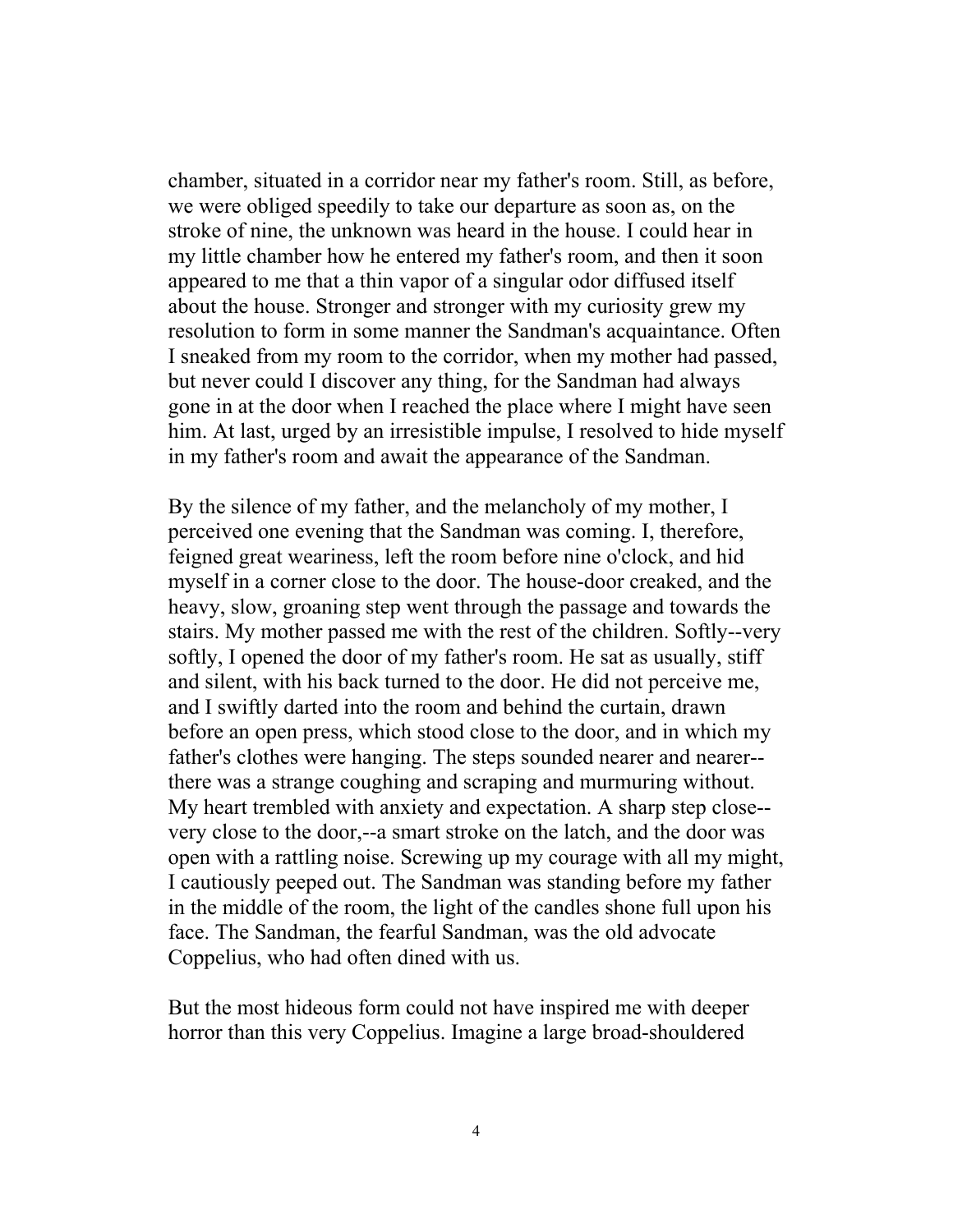man, with a head disproportionately big, a face the colour of yellow ochre, a pair of gray bushy eyebrows, from beneath which a pair of green cat's eyes sparkled with the most penetrating lustre, and with a large nose curved over his upper lip. His wry mouth was often twisted into a malicious laugh, when a couple of dark red spots appeared upon his cheeks, and a strange hissing sound was heard through his compressed teeth. Coppelius always appeared in an ashen-gray coat, cut in old-fashioned style, with waistcoat and breeches of the same colour, while his stockings were black, and his shoes adorned with buckles set with precious stones. The little peruke scarcely reached further than the crown of his head, the curls stood high above his large red ears, and a broad hair-bag projected stiffly from his neck, so that the silver buckle which fastened his folded cravat might be plainly seen. The whole figure was hideous and repulsive, but most disgusting to us children were his coarse brown hairy fists; indeed, we did not like to eat what he had touched with them. This he had remarked, and it was his delight, under some pretext or other, to touch a piece of cake, or some nice fruit, that our kind mother might privately have put in our plate, in order that we, with tears in our eyes, might, from disgust and abhorrence, no longer be able to enjoy the treat intended for us. He acted in the same manner on holidays, when my father gave us a little glass of sweet wine. Then would he swiftly draw his fist over it, or perhaps he would even raise the glass to his blue lips, and laugh most devilishly, when we could only express our indignation by soft sobs. He always called us the little beasts, we dared not utter a sound when he was present, and we heartily cursed the ugly, unkind man, who deliberately marred our slightest pleasures. My mother seemed to hate the repulsive Coppelius as much as we did, since as soon as he showed himself her liveliness, her free and cheerful mind was changed into a gloomy solemnity. My father conducted himself towards him, as though he was a superior being, whose bad manners were to be tolerated, and who was to be kept in good humour at any rate. He need only give the slightest hint, and the favourite dishes were cooked, and the choicest wines served.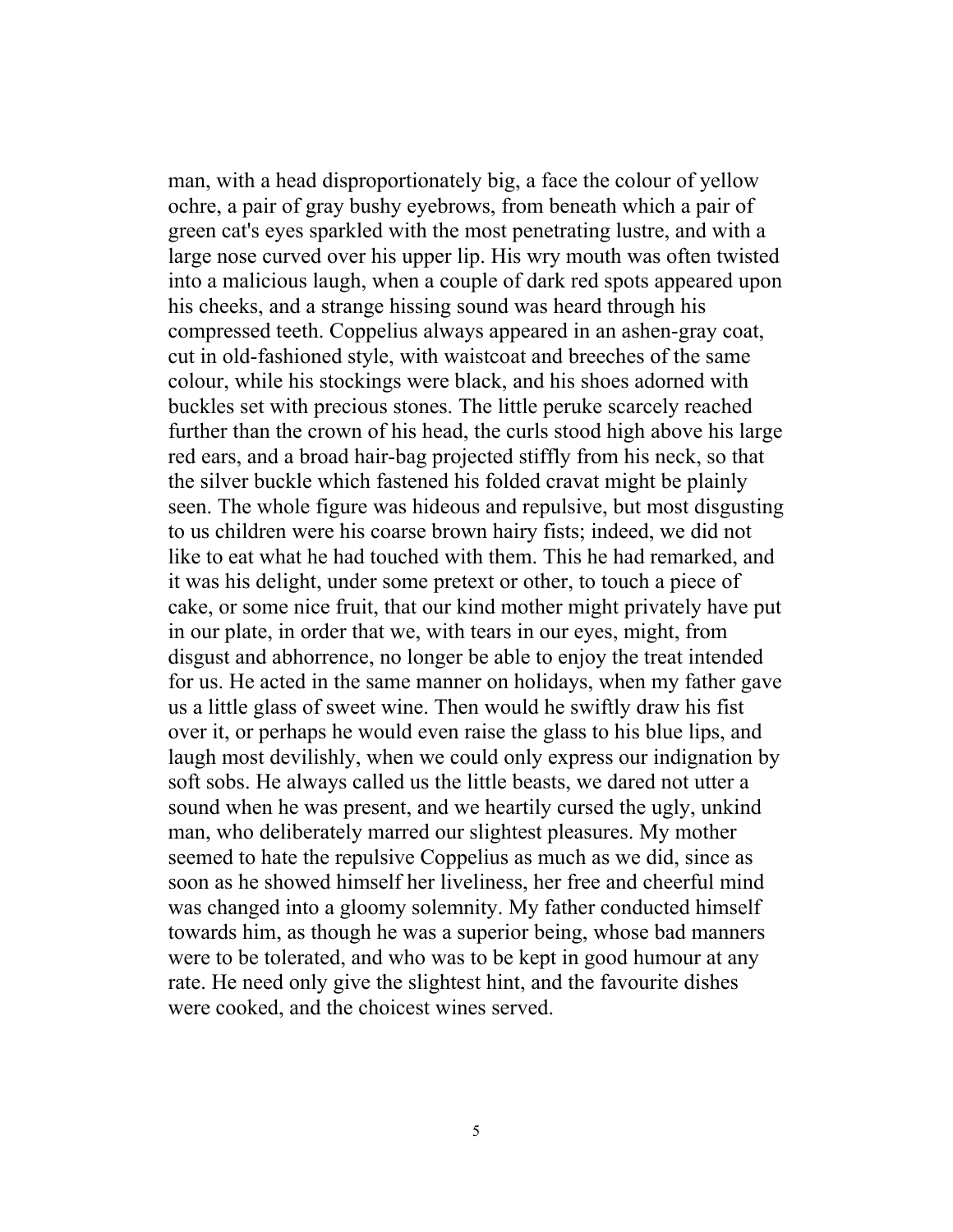When I now saw this Coppelius, the frightful and terrific thought took possession of my soul, that indeed no one but he could be the Sandman. But the Sandman was no longer that bugbear of a nurse's tale, who provided the owl's nest in the half-moon with children's eyes,--no, he was a hideous spectral monster, who, wherever he appeared, brought with him grief, want, and destruction--temporal and eternal.

I was rivetted to the spot as if enchanted. At the risk of being discovered, and as I plainly foresaw, of being severely punished, I remained with my head peeping through the curtain. My father received Coppelius with solemnity. "Now to our work!" cried the latter with a harsh, grating voice, as he flung off his coat. My father silently and gloomily drew off his night-gown, and both attired themselves in long black frocks. Whence they took these, I did not see. My father opened the door of what I had always thought to be a cupboard, but I now saw that it was no cupboard, but rather a black hollow, in which there was a little hearth. Coppelius entered, and a blue flame began to crackle up on the hearth. All sorts of strange utensils lay around. Heavens!--As my old father now stooped down to the fire, he looked quite another man. A frightful convulsive pain seemed to have distorted his mild reverend features into a hideous repulsive diabolical countenance. He looked like Coppelius: the latter was brandishing red hot tongs, and with them taking shining masses busily out of the thick smoke, which he afterwards hammered. It seemed to me, as if I saw human faces around without any eyes--but with deep holes instead. "Eyes here, eyes!" said Coppelius in a dull roaring voice. Overcome by the wildest terror, I shrieked out, and fell from my hiding place upon the floor. Coppelius seized me, and showing his teeth, bleated out, "Ah--little wretch,--little wretch!"- then dragging me up, he flung me on the hearth, where the fire began to singe my hair. "Now we have eyes enough--a pretty pair of child's eyes." Thus whispered Coppelius and taking out of the flame some red-hot grains with his fists, he was about to sprinkle them in my eyes. My father upon this raised his hands in supplication, and cried: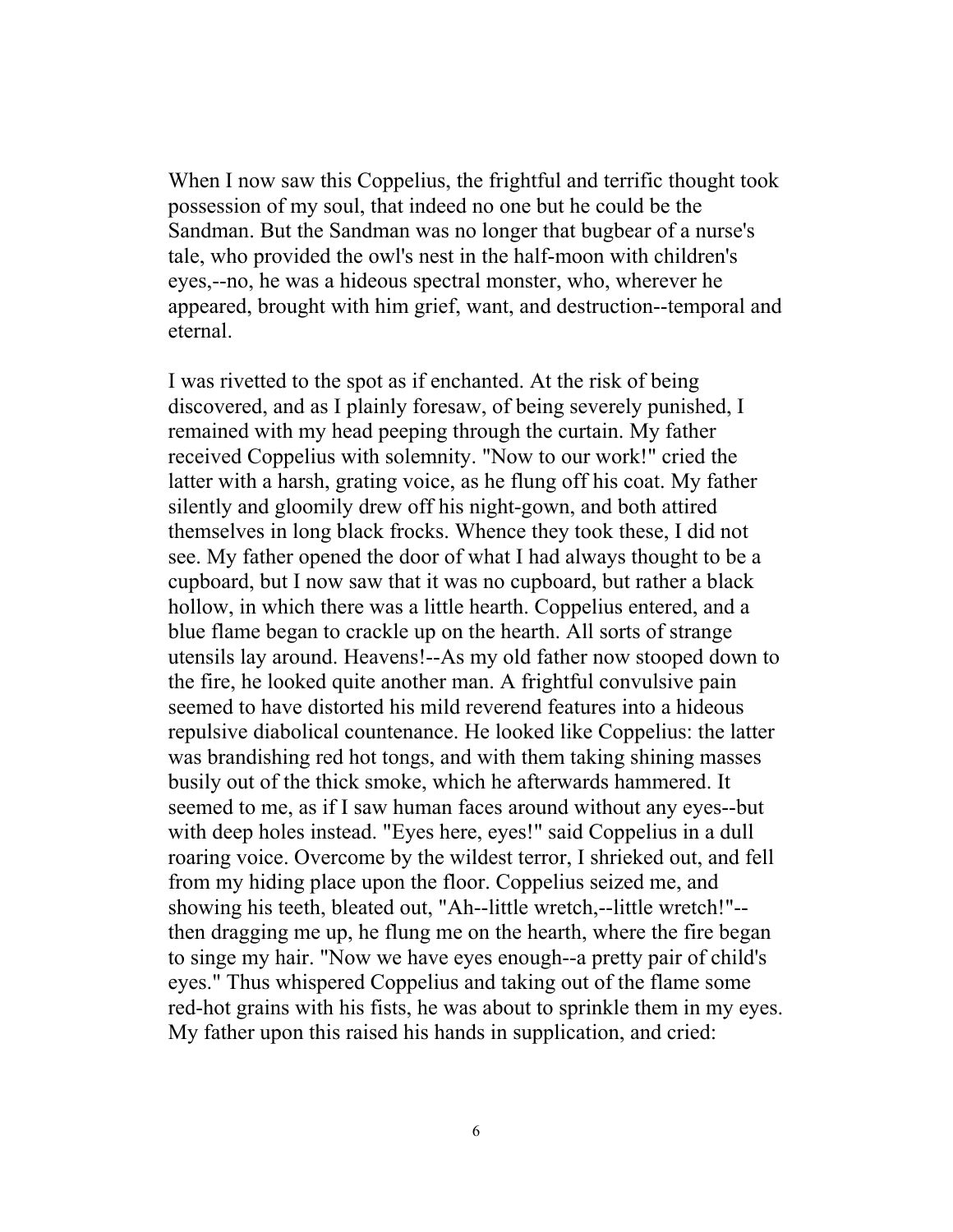"Master, master, leave my Nathaniel his eyes!" Coppelius uttered a yelling laugh, and said: "Well let the lad have his eyes and cry his share in the world, but we will examine the mechanism of his hands and feet." And then he seized me so forcibly that my joints cracked, and screwed off my hands and feet, and then put them on again, one here and the other there. "Every thing is not right here!--As good as it was--the old one has understood it!" So did Coppelius say, in a hissing, lisping tone, but all around me became black and dark, a sudden cramp darted through my bones and nerves--and I lost all feeling. A gentle warm breath passed over my face; I woke as out of a sleep of death. My mother had been stooping over me. "Is the Sandman yet there?" I stammered. "No, no, my dear child, he has gone away long ago,--he will not hurt you!"--So said my mother, and she kissed and embraced her recovered darling.

Why should I weary you, my dear Lothaire! Why should I be so diffuse with details, when I have so much more to tell. Suffice it to say, that I had been discovered while watching, and ill-used by Coppelius. Agony and terror had brought on delirium and fever, of which I lay sick for several weeks. "Is the sandman still there?" That was my first sensible word and the sign of my amendment--my recovery. I can now only tell you, the most frightful moment in my juvenile years. Then you will be convinced that it is no fault of my eyes, that all to me seems colourless, but that a dark fatality has actually suspended over my life a gloomy veil of clouds, which I shall perhaps only tear away in death.

Coppelius was no more to be seen; it was said he had left the town.

About a year might have elapsed, when, according to the old custom, we sat at the round table. My father was very cheerful, and told much that was entertaining, about his travels in his youth; when, as the clock struck nine, we heard the house-door creak on the hinges, and slow steps, heavy as iron, groaned through the passage and up the stairs. "That is Coppelius," said my mother, turning pale. "Yes!--that is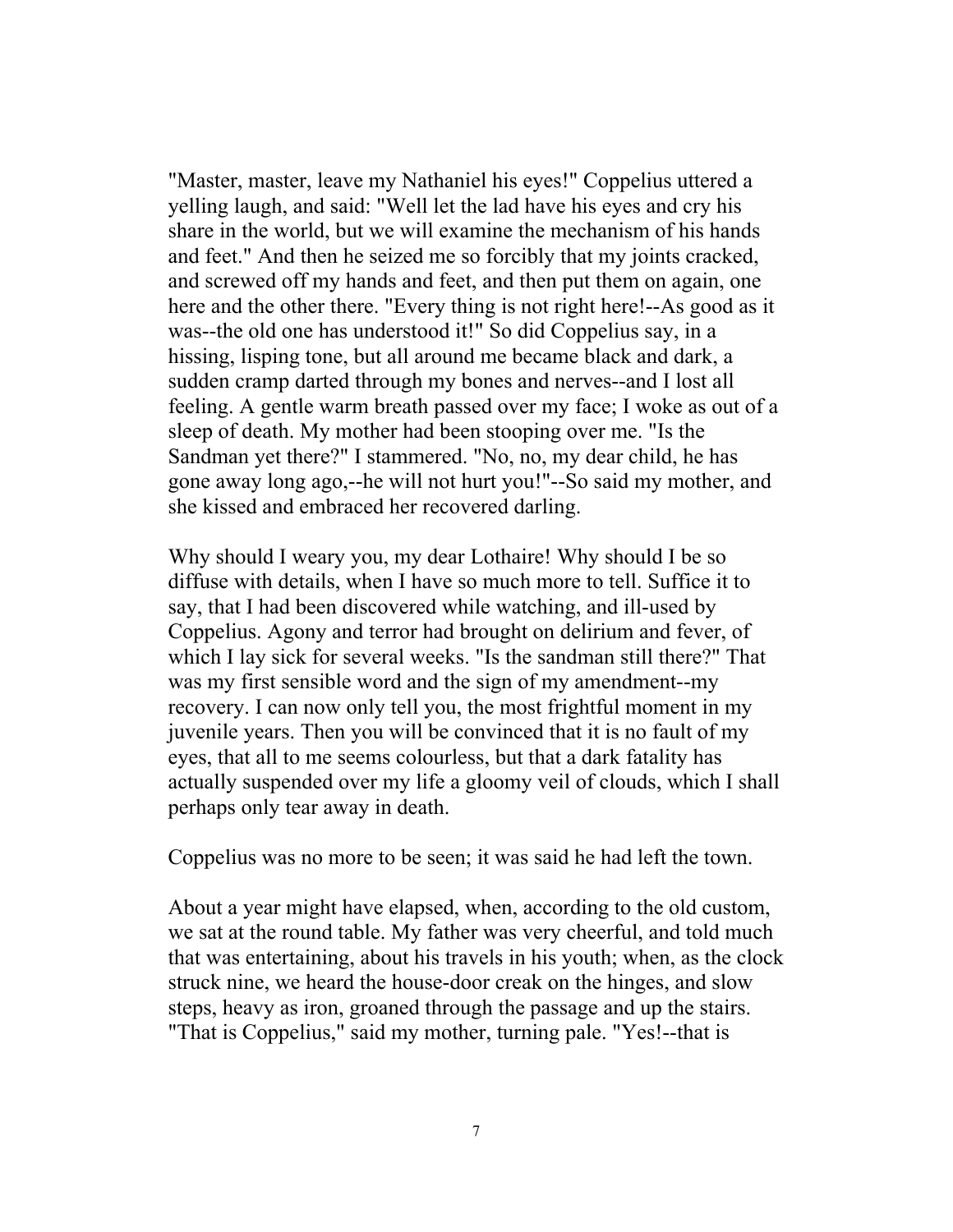Coppelius!" repeated my father, with a faint broken voice. The tears started from my mother's eyes. "But father--father!" she cried, "must it be so?" "He comes to me for the last time, I promise you," was the answer. "Only go now--go with the children--go--go to bed. Good night!"

I felt as if I were pressed into cold, heavy stone,--my breath was stopped. My mother caught me by the arm as I stood immoveable. "Come, come, Nathaniel!" I allowed myself to be led, and entered my chamber! "Be quiet--be quiet--go to bed--go to sleep!" cried my mother after me; but tormented by restlessness, and an inward anguish perfectly indescribable, I could not close my eyes. The hateful, abominable Coppelius stood before me with fiery eyes, and laughed at me maliciously. It was in vain that I endeavoured to get rid of his image. About midnight there was a frightful noise, like the firing of a gun. The whole house resounded. There was a rattling and a rustling by my door, and the house-door was closed with a violent sound. "That is Coppelius!" I cried, and I sprang out of bed in terror. There was then a shriek as if of acute inconsolable grief. I darted into my father's room; the door was open, a suffocating smoke rolled towards me, and the servant girl cried: "Ah, my master, my master!" On the floor of the smoking hearth lay my father dead, with his face burned and blackened, and hideously distorted,--my sisters were shrieking and moaning around him,--and my mother had fainted. "Coppelius!- cursed Satan, thou hast slain my father!" I cried, and lost my senses. When, two days afterwards, my father was laid in his coffin, his features were again as mild and gentle as they had been in his life. My soul was comforted by the thought that his compact with the devilish Coppelius could not have plunged him into eternal perdition.

The explosion had awakened the neighbours, the occurrence had become the common talk, and had reached the ears of the magistracy, who wished to make Coppelius answerable. He had, however, vanished from the spot, without leaving a trace.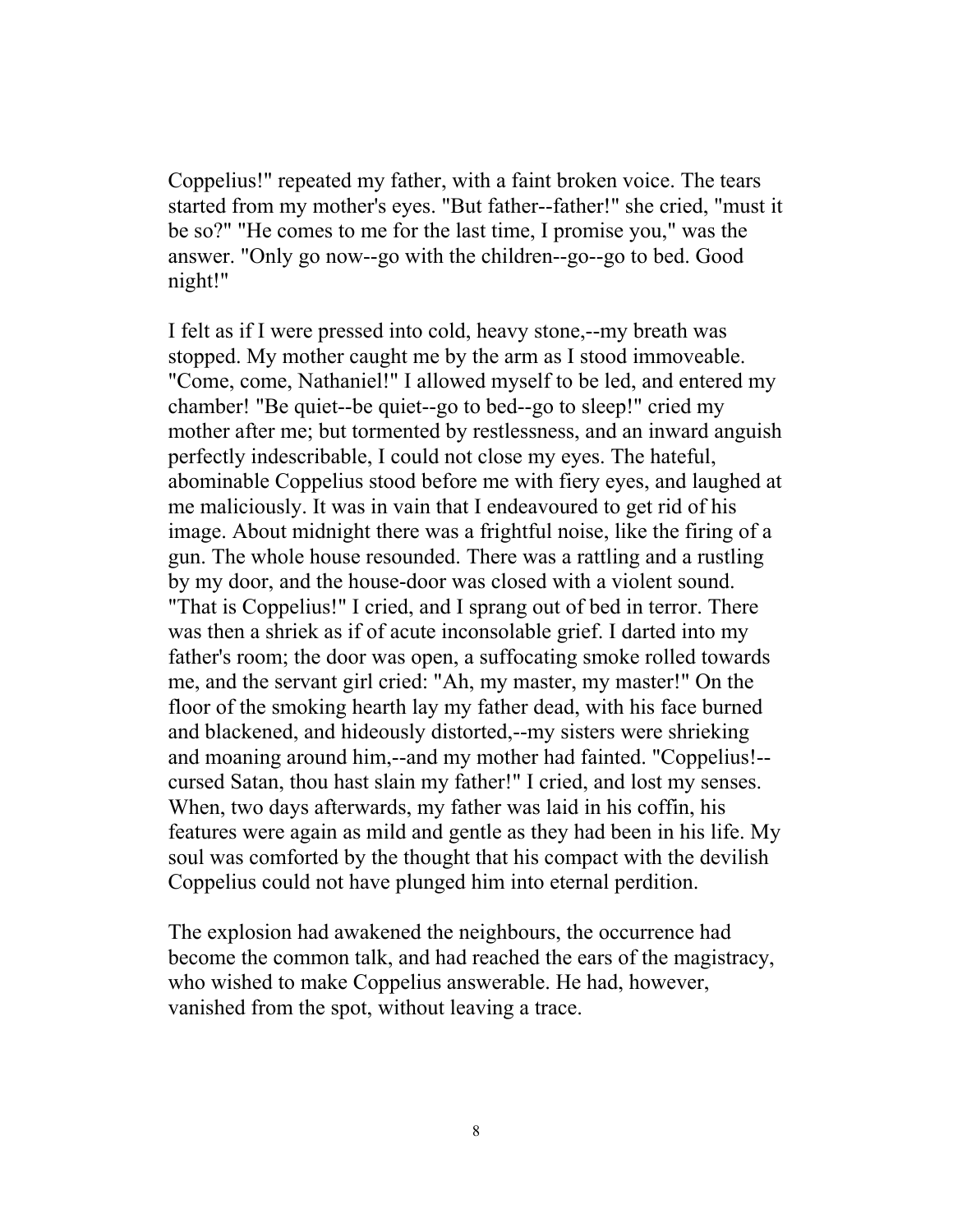If I tell you, my dear friend, that the barometer-dealer was the accursed Coppelius himself, you will not blame me for regarding a phenomenon so unpropitious as boding some heavy calamity. He was dressed differently, but the figure and features of Coppelius are too deeply imprinted in my mind, for an error in this respect to be possible. Besides, Coppelius has not even altered his name. As I hear he gives himself out as a Piedmontese optician, and calls himself Giuseppe Coppola.

I am determined to cope with him, and to avenge my father's death, be the issue what it may.

Tell my mother nothing of the hideous monster's appearance. Remember me to my dear sweet Clara, to whom I will write in a calmer mood.--Farewell.

## CLARA TO NATHANIEL.

It is true that you have not written to me for a long time, but nevertheless I believe that I am still in your mind and thoughts. For assuredly you were thinking of me most intently, when designing to send your last letter to my brother Lothaire, you directed it to me, instead of him. I joyfully opened the letter, and did not perceive my error till I came to the words: "Ah, my dear Lothaire." Now, by rights I should have read no farther, but should have handed over the letter to my brother. Although you have often in your childish teasing mood, charged me with having such a quiet, womanish, steady disposition, that like the lady, even if the house were about to fall in, I should smooth down a wrong fold in the window curtain before I ran away, I can hardly tell you how your letter shocked me. I could scarcely breathe,--my eyes became dizzy. Ah, my dear Nathaniel, how could such a horrible event have crossed your life? To be parted from you, never to see you again,--the thought darted through my breast like a burning dagger. I read and read. Your description of the repulsive Coppelius is terrific. For the first time I learned, how your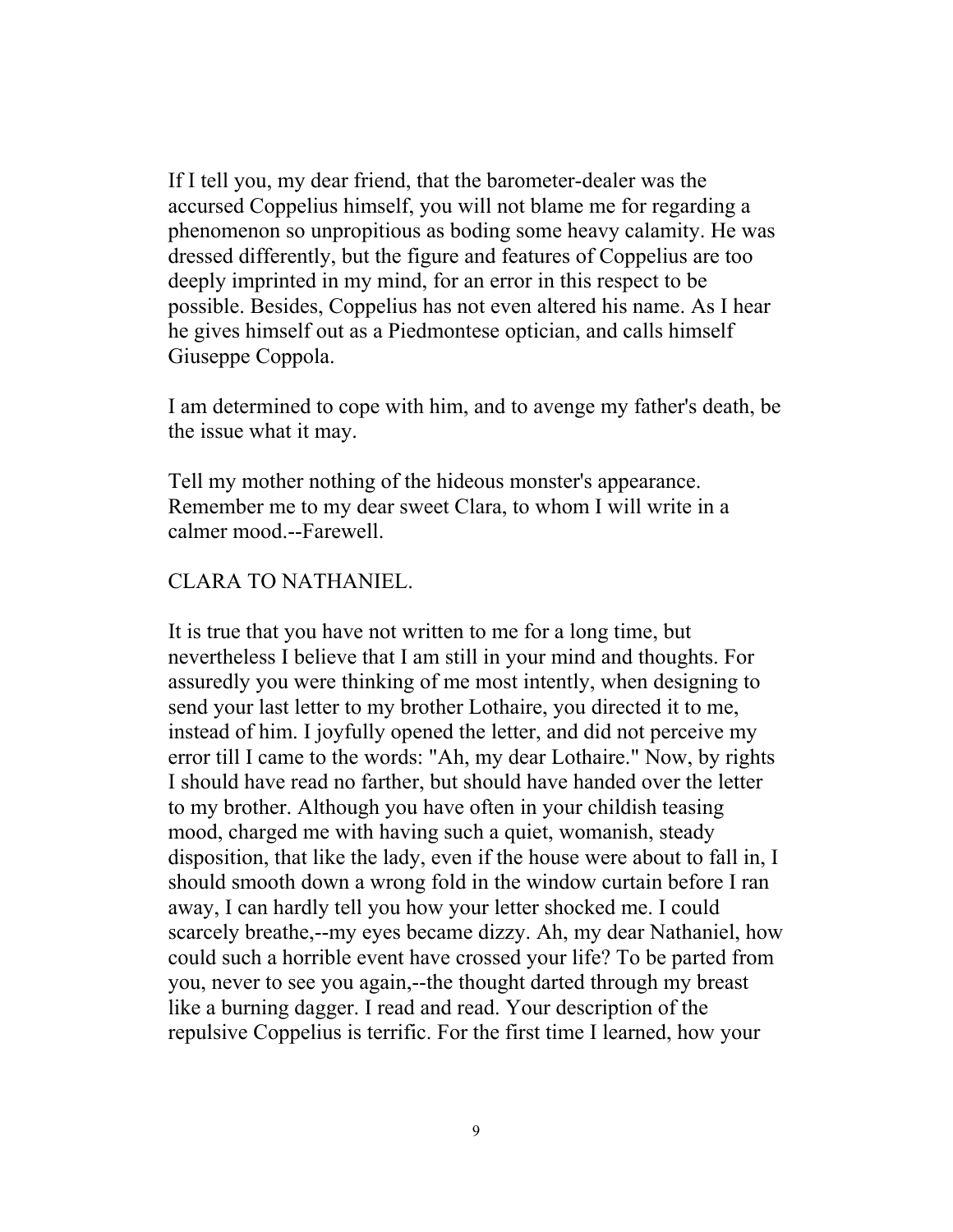good old father died a shocking violent death. My brother Lothaire, to whom I gave up the letter as his property, sought to calm me, but in vain. The fatal barometer-maker, Giuseppe Coppola followed me at every step, and I am almost ashamed to confess that he disturbed my healthy and generally peaceful sleep with all sorts of horrible visions. Yet soon,--even the next day, I was quite changed again. Do not be offended, dearest one, if Lothaire tells you, that in spite of your strange misgiving, that Coppelius will in some manner injure you, I am in the same cheerful unembarrassed frame of mind as ever.

I will honestly confess to you that, according to my opinion, all the terrible things of which you speak, merely occurred in your own mind, and that the actual external world had little to do with them. Old Coppelius may have been repulsive enough, but his hatred of children was what really caused the abhorrence of your children towards him.

In your childish mind the frightful sandman in the nurse's tale was naturally associated with old Coppelius, who, even if you had not believed in the sandman, would still have been a spectral monster, especially dangerous to children. The awful nightly occupation with your father, was no more than this, that both secretly made alchemical experiments, and with these your mother was constantly dissatisfied, since besides a great deal of money being uselessly wasted, your father's mind being filled with a fallacious desire after higher wisdom was alienated from his family--as they say, is always the case with such experimentalists. Your father no doubt, by some act of carelessness, occasioned his own death, of which Coppelius was completely guiltless. Would you believe it, that I yesterday asked our neighbour, the clever apothecary, whether such a sudden and fatal explosion was possible in such chemical experiments? "Certainly," he replied, and in his way told me at great length and very circumstantially how such an event might take place, uttering a number of strange-sounding names, which I am unable to recollect. Now, I know you will be angry with your Clara; you will say that her cold disposition is impenetrable to every ray of the mysterious, which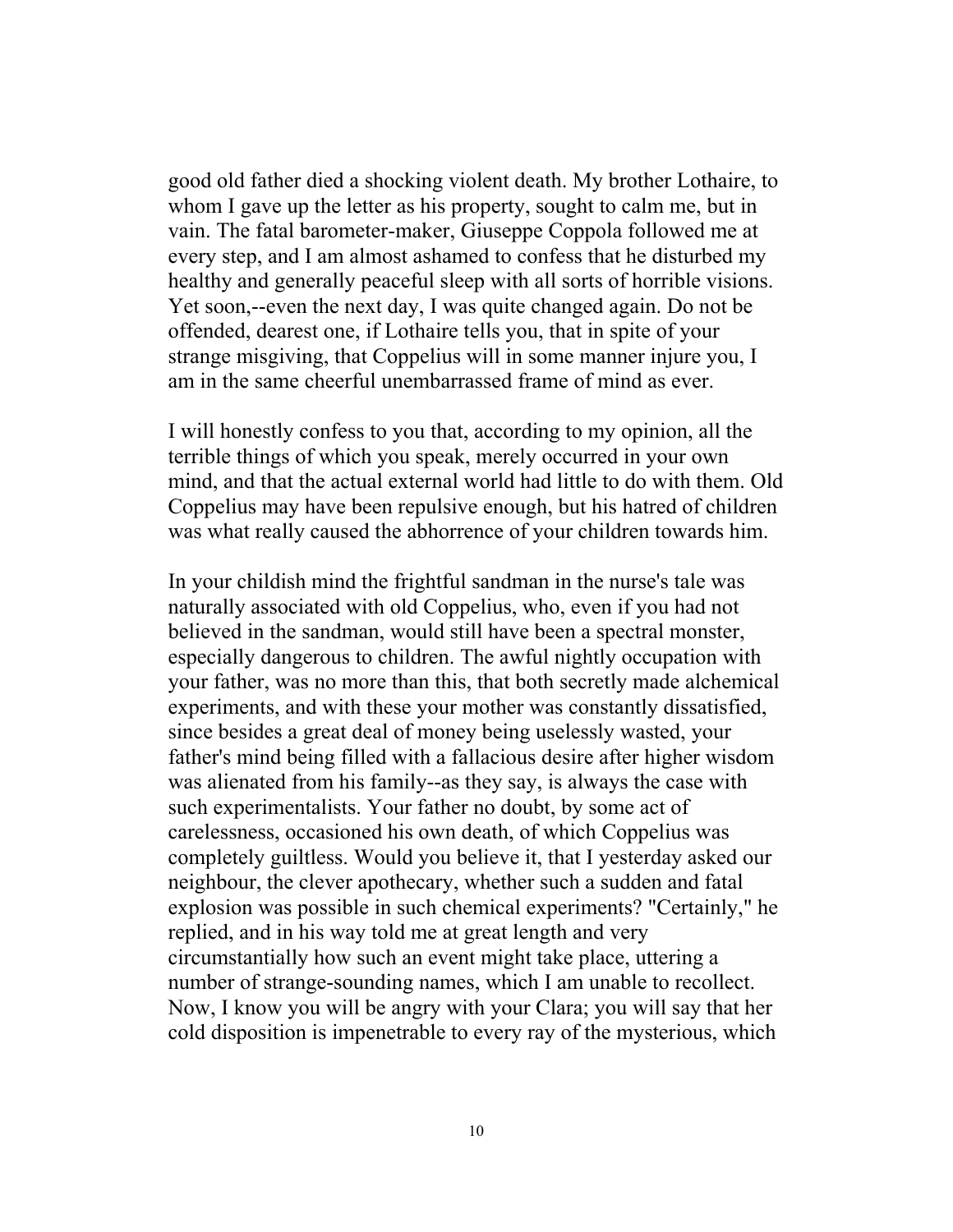often embraces man with invisible arms, that she only sees the varigated surface of the world, and has the delight of a silly child, at some gold-glittering fruit, which contains within it a deadly poison.

Ah! my dear Nathaniel! Do you not then believe that even in free, cheerful, careless minds, here may dwell the suspicion of some dread power, which endeavours to destroy us in our own selves? Forgive me, if I, a silly girl, presume in any manner to indicate, what I really think of such an internal struggle; I shall not find out the right words after all, and you will laugh at me, not because my thoughts are foolish, but because I set about so clumsily to express them.

If there is a dark power, which with such enmity and treachery lays a thread within us, by which it holds us fast, and draws us along a path of peril and destruction, which we should not otherwise have trod; if, I say, there is such a power, it must form itself within us, or from ourselves; indeed, become identical with ourselves, for it is only in this condition that we can believe in it, and grant it the room which it requires, to accomplish its secret work. Now, if we have a mind, which is sufficiently firm, sufficiently strengthened by cheerful life, always to recognise this strange hostile operation as such, and calmly to follow the path which belongs to our inclination and calling, then will the dark power fail in its attempt to gain a power, that shall be a reflection of ourselves. Lothaire adds that it is certain, that the dark physical power, if of our own accord, we have yielded ourselves up to it, often draws within us some strange form, which the external world has thrown in our way, so that we ourselves kindle the spirit, which, as we in our strange delusion believe, speaks to us in that form. It is the phantom of our own selves, the close relationship with which, and its deep operation on our mind casts us into hell, or transports us into heaven. You see, dear Nathaniel, that I and my brother Lothaire have freely given our opinion on the subject of dark powers, which subject, now I find I have not been able to write down the chief part without trouble, appears to me somewhat deep. Lothaire's last words I do not quite comprehend. I can only suspect what he means, and yet I feel as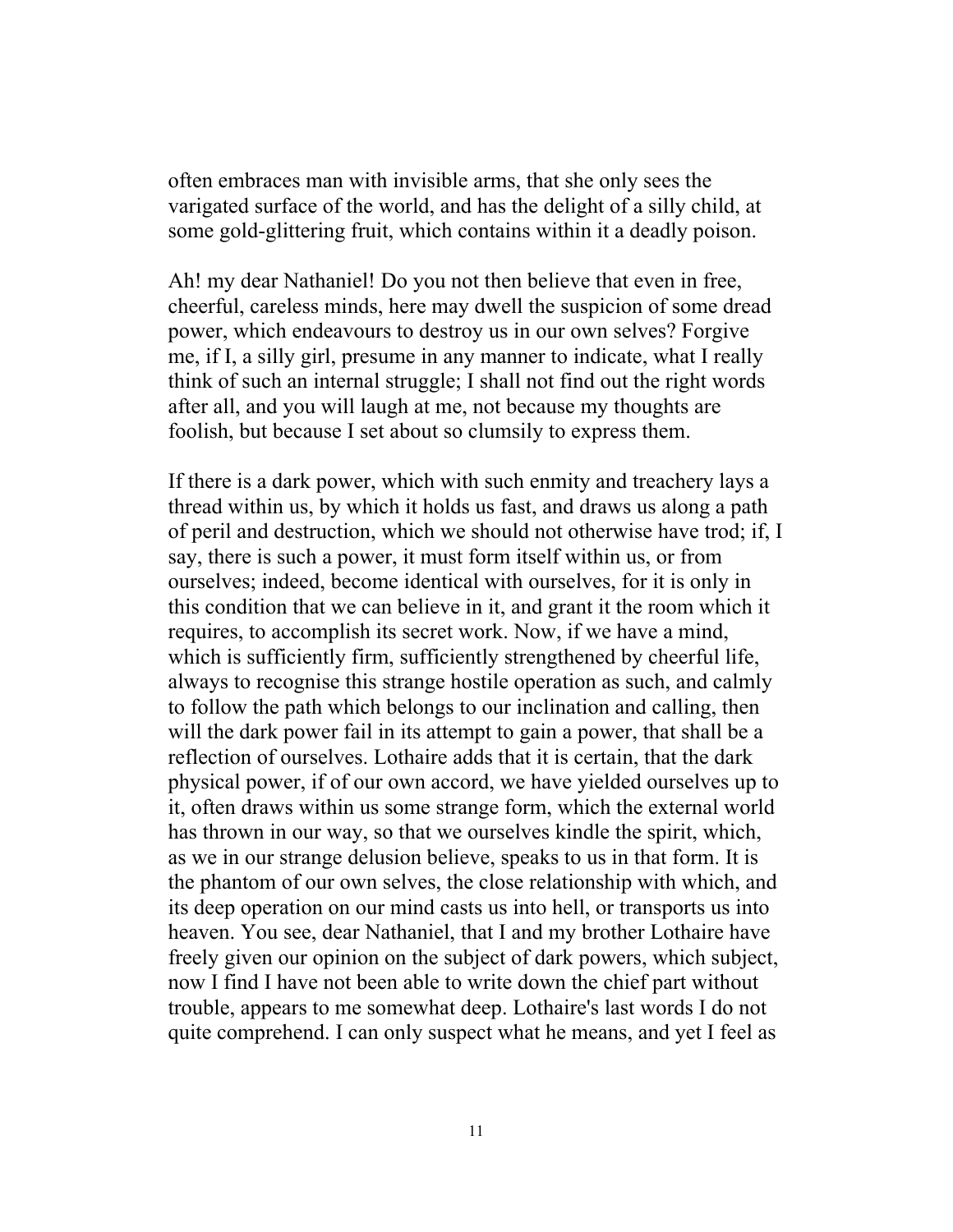if it were all very true. I beg of you, get the ugly advocate, Coppelius, and the barometer-seller, Giuseppe Coppola, quite out of your head. Be convinced that these strange fears have no power over you, and that it is only a belief in their hostile influence that can make them hostile in reality. If the great excitement of your mind did not speak from every line of your letter, if your situation did not give me the deepest pain, I could joke about the Sandman-Advocate, and the barometer-seller, Coppelius. Be cheerful, I have determined to appear before you as your guardian-spirit, and if the ugly Coppelius takes it in his head to annoy you in your dreams, to scare him away with loud peals of laughter. I am not a bit afraid of him nor of his disgusting hands; he shall neither spoil my sweetmeats as an advocate, nor my eyes as a sandman. Ever yours, my dear Nathaniel.

## NATHANIEL TO LOTHAIRE.

I am very sorry that in consequence of the error occasioned by my wandering state of mind, Clara broke open the letter intended for you, and read it. She has written me a very profound philosophical epistle, in which she proves, at great length, that Coppelius and Coppola only exist in my own mind, and are phantoms of myself, which will be dissipated directly I recognise them as such. Indeed, one could not believe that the mind which often peers out of those bright, smiling, childish eyes, like a sweet charming dream, could define with such intelligence, in such a professor-like manner. She appeals to you--you, it seems have been talking about me. I suppose you read her logical lectures, that she may learn to divide and sift every thing acutely. Pray leave it off. Besides it is quite certain that the barometer-dealer, Guiseppe Coppola, is not the advocate Coppelius. I attend the lectures of the professor of physics, who has lately arrived. His name is the same as that of the famous natural philosopher, Spalanzani, and he is of Italian origin. He has known Coppola for years, and moreover it is clear from his accent that he is really a Piedmontese. Coppelius was a German, but I think no honest one. Calmed I am not, and though you and Clara may consider me a gloomy visionary, I cannot get rid of the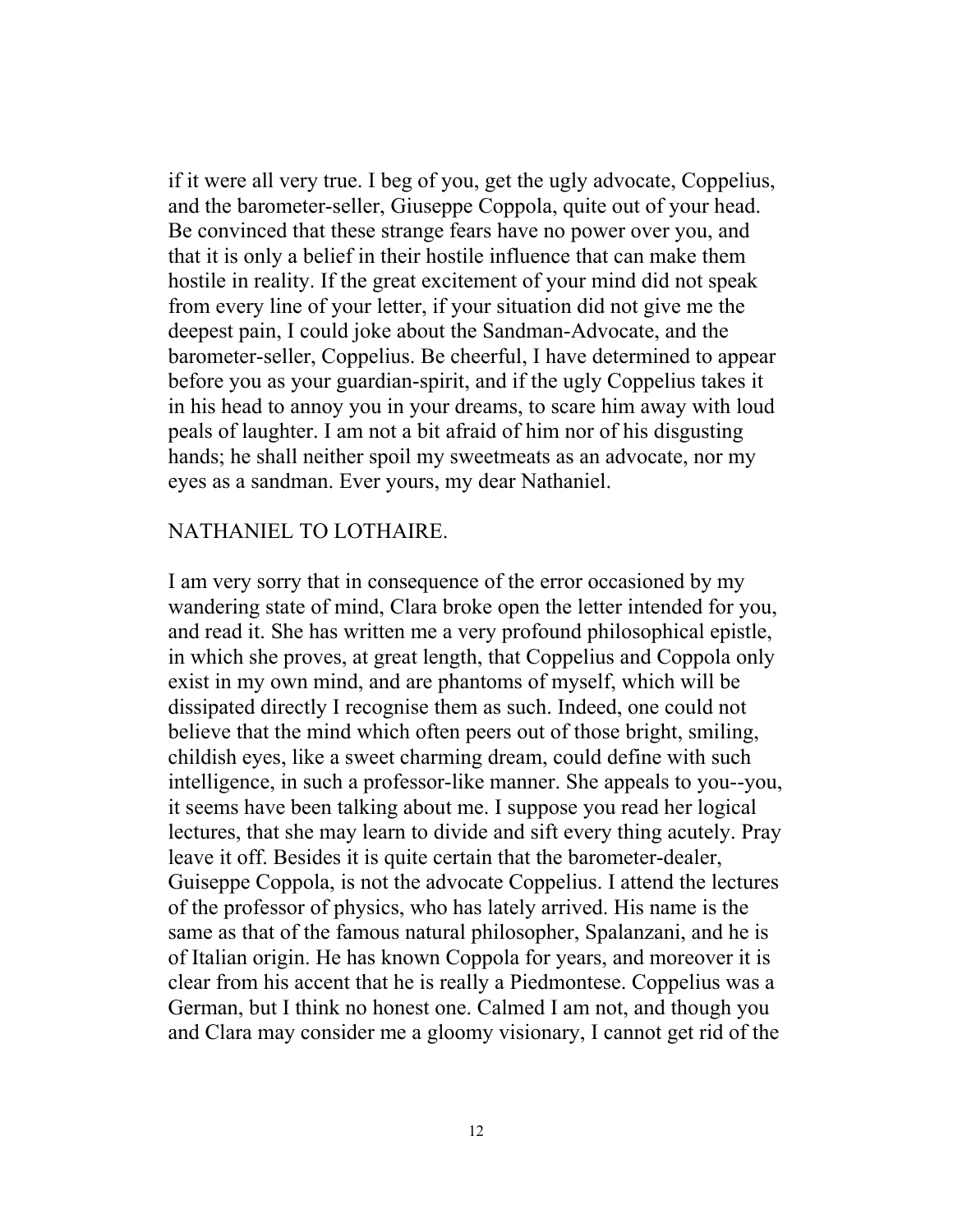impression, which the accursed face of Coppelius makes upon me. I am glad that Coppola has left the town, as Spalanzani says. This professor is a strange fellow--a little round man, with high cheek bones, sharp nose, pouting lips, and little piercing eyes. Yet you will get a better notion of him than by this description, if you look at the portrait of Cagliostro, designed by Chodowiecki, in one of the Berlin annuals, Spalanzani looks like that exactly. I lately went up stairs, and perceived that the curtain, which was generally drawn completely over a glass door, left a little opening on one side. I know not what curiosity impelled me to look through, a tall and very slender lady most symmetrically formed, and most splendidly attired, sat in the room by a little table on which she had laid her arms, her hands being folded together. She sat opposite to the door, so that I could completely see her angelic countenance. She did not appear to see me, and indeed there was something fixed about her eyes as if, I might almost say, she had no power of sight. It seemed to me that she was sleeping with her eyes open. I felt very uncomfortable, and therefore I slunk away into the auditorium, which was close at hand. Afterwards I learned that the form I had seen was that of Spalanzani's daughter Olympia, whom he kept confined in a very strange and improper manner, so that no one could approach her. After all, there may be something the matter with her; she is silly perhaps, or something of the kind. But why should I write you all this? I could have conveyed it better and more circumstantially by word of mouth. Know that I shall see you in a fortnight. I must again behold my dear; sweet, angelic Clara. The ill-humour will then be dispersed, which, I must confess, has endeavoured to get the mastery over me, since that fatal, sensible letter. Therefore I do not write to her to-day. A thousand greetings, &c.

\* \* \* \* \*

Nothing more strange and chimerical can be imagined than that which occurred to my poor friend, the young student Nathaniel, and which I, gracious reader, have undertaken to tell you. Have you, kind reader,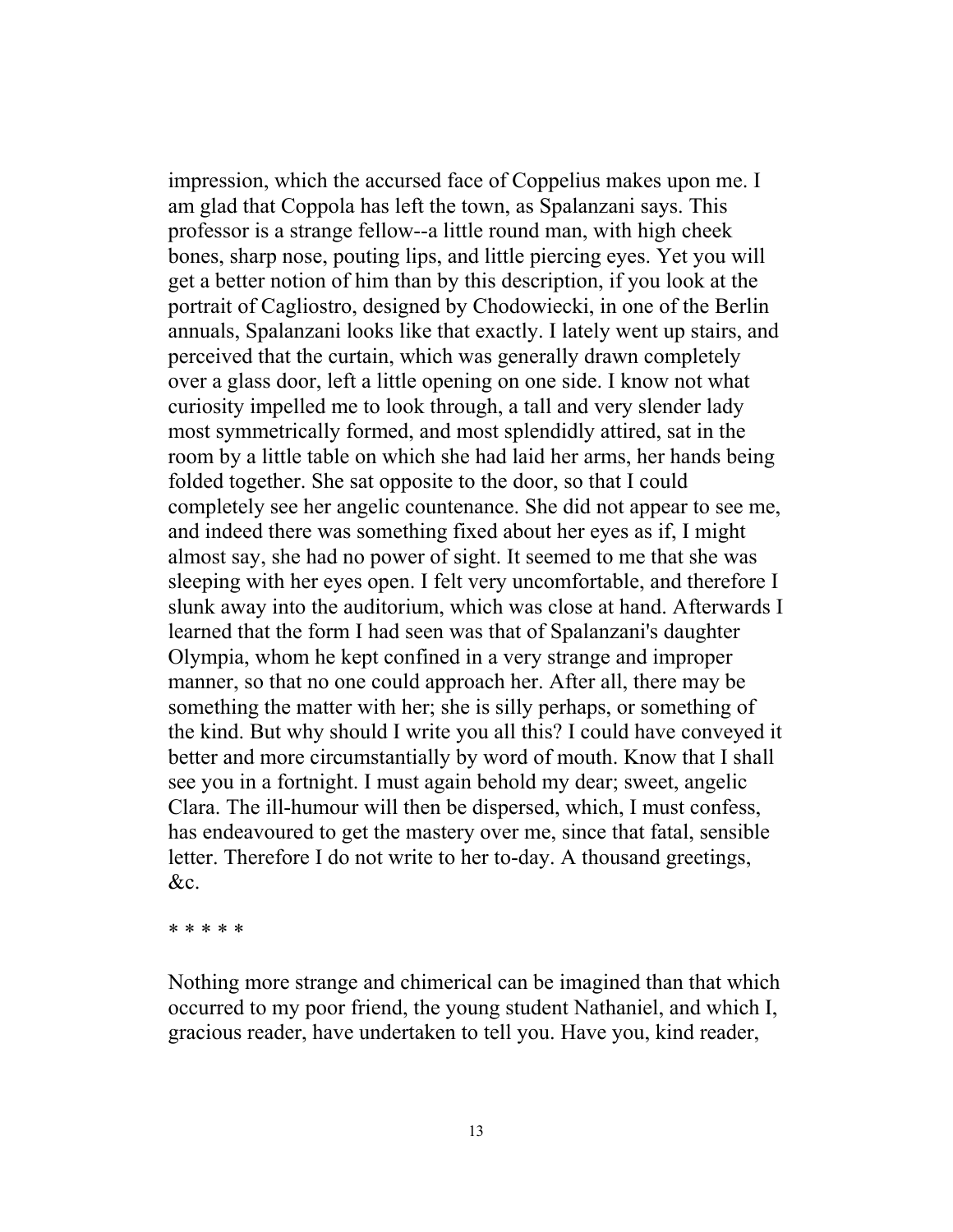ever known a something that has completely filled your heart, thoughts, and senses, so as to exclude every thing else? There was in you a fermentation and a boiling, and your blood inflamed to the hottest glow bounded through your veins, and gave a higher colour to your cheeks. Your glance was so strange, as if you wished to perceive, in empty space, forms which to no other eyes are visible, and your speech flowed away into dark sighs. Then your friends asked you: "What is it, revered one?" "What is the matter, dear one." And now you wished to express the internal picture with all its glowing tints, with all its light and shade, and laboured hard to find words only to begin. You thought that in the very first word you ought to crowd together all the wonderful, noble, horrible, comical, frightful, that had happened, so that it might strike all the hearers at once like an electric shock. But every word, every thing that is in the form of speech, appeared to you colourless, cold and dead. You hunt and hunt, and stutter and stammer, and the sober questions of your friends dart like icy breezes upon your internal fire until it is ready to go out; whereas if, like a bold painter, you had first with a few daring strokes drawn an outline of the internal picture, you might with small trouble have laid on the colours brighter and brighter, and the living throng of various forms would have carried your friends along with it, and they, like you, would have seen themselves in the picture that had proceeded from your mind. Now I must confess to you, kind reader, that no one has really asked me for the history of the young Nathaniel, but you know well enough that I belong to the queer race of authors, who, if they have any thing in their mind, such as I have just described, feel as if every one who comes near them, and indeed perhaps the whole world besides, is asking them: "What is it then--tell it, my dear friend?" Thus was I forcibly compelled to tell you of the momentous life of Nathaniel. The singularity and marvellousness of the story filled my entire soul, but for that very reason and because, my reader, I had to make you equally inclined to endure oddity, which is no small matter, I tormented myself to begin the history of Nathaniel in a manner as inspiring, original and striking as possible. "Once upon a time," the beautiful beginning of every tale, was too tame. "In the little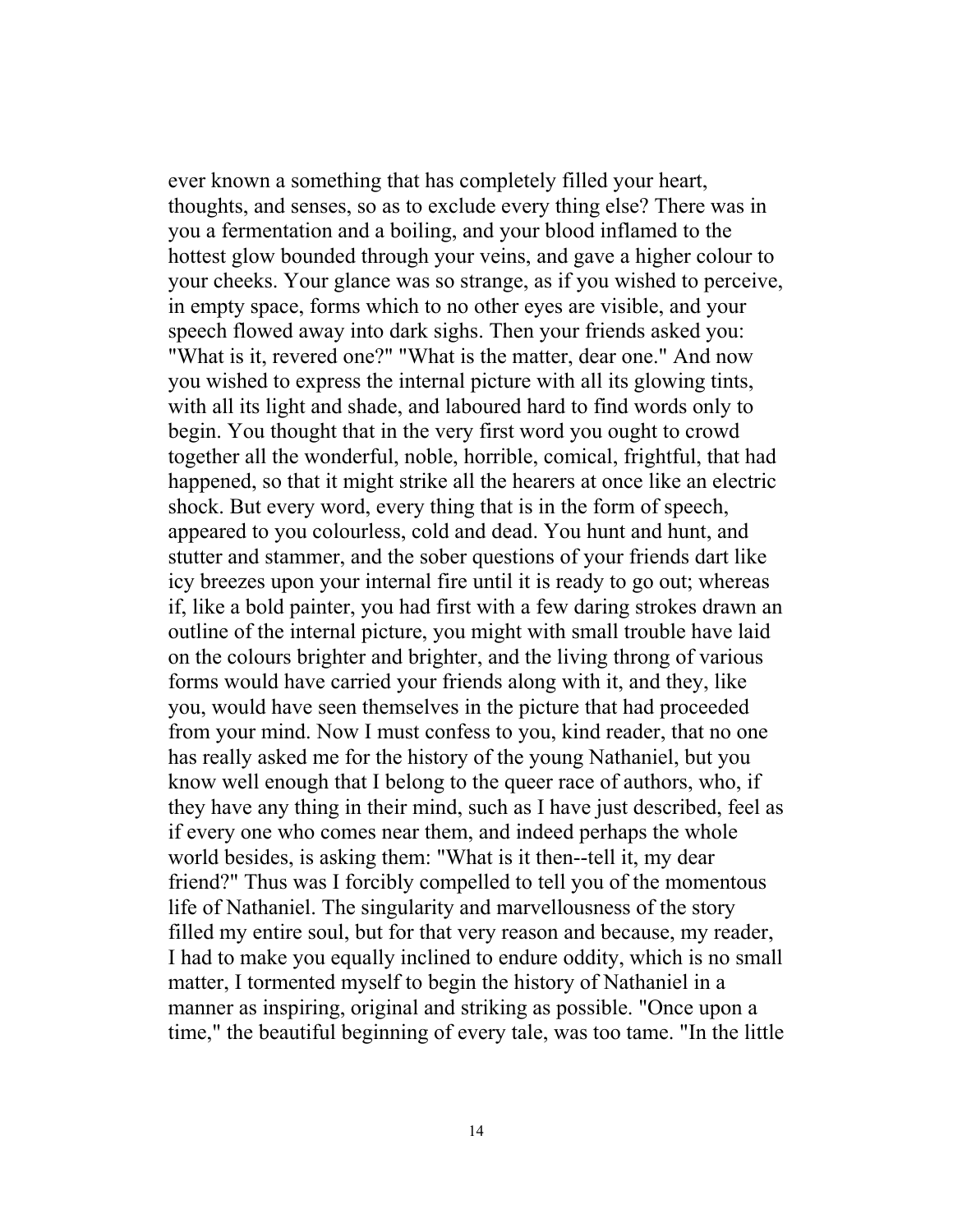provincial town of S---- lived"--was somewhat better, as it at least prepared for the climax. Or should I dart at once medias in res, with "Go to the devil, cried the student Nathaniel with rage and horror in his wild looks, when the barometer-seller, Guiseppe Coppola?"--I had indeed already written this down, when I fancied that in the wild looks of the student Nathaniel, I could detect something ludicrous, whereas the story is not comical at all. No form of language suggested itself to my mind, which even in the slightest degree seemed to reflect the colouring of the internal picture. I resolved that I would not begin it at all. So take, gentle reader, the three letters, which friend Lothaire was good enough to give me, as the sketch of the picture which I shall endeavour to colour more and more as I proceed in my narrative. Perhaps, like a good portrait-painter, I may succeed in catching many a form in such a manner, that you will find it is a likeness without having the original, and feel as if you had often seen the person with your own corporeal eyes. Perchance, dear reader, you will then believe that nothing is stranger and madder than actual life, and that this is all that the poet can conceive, as it were in the dull reflection of a dimly polished mirror.

In order that that which it is necessary in the first place to know, may be made clearer, we must add to these letters the circumstance, that shortly after the death of Nathaniel's father, Clara and Lothaire, the children of a distant relative, who had likewise died, and left them orphans, were taken by Nathaniel's mother to her own home. Clara and Nathaniel formed a strong attachment for each other, and no one in the world having any objection to make, they were betrothed, when Nathaniel left the place to pursue his studies in G----. He is, according to the date of his last letter, hearing the lectures of the celebrated professor of physics, Spalanzani.

Now I could proceed in my story with confidence, but at this moment Clara's image stands so plainly before me, that I cannot look another way, as indeed was always the case when she gazed at me, with one of her lively smiles. Clara could not by any means be reckoned beautiful;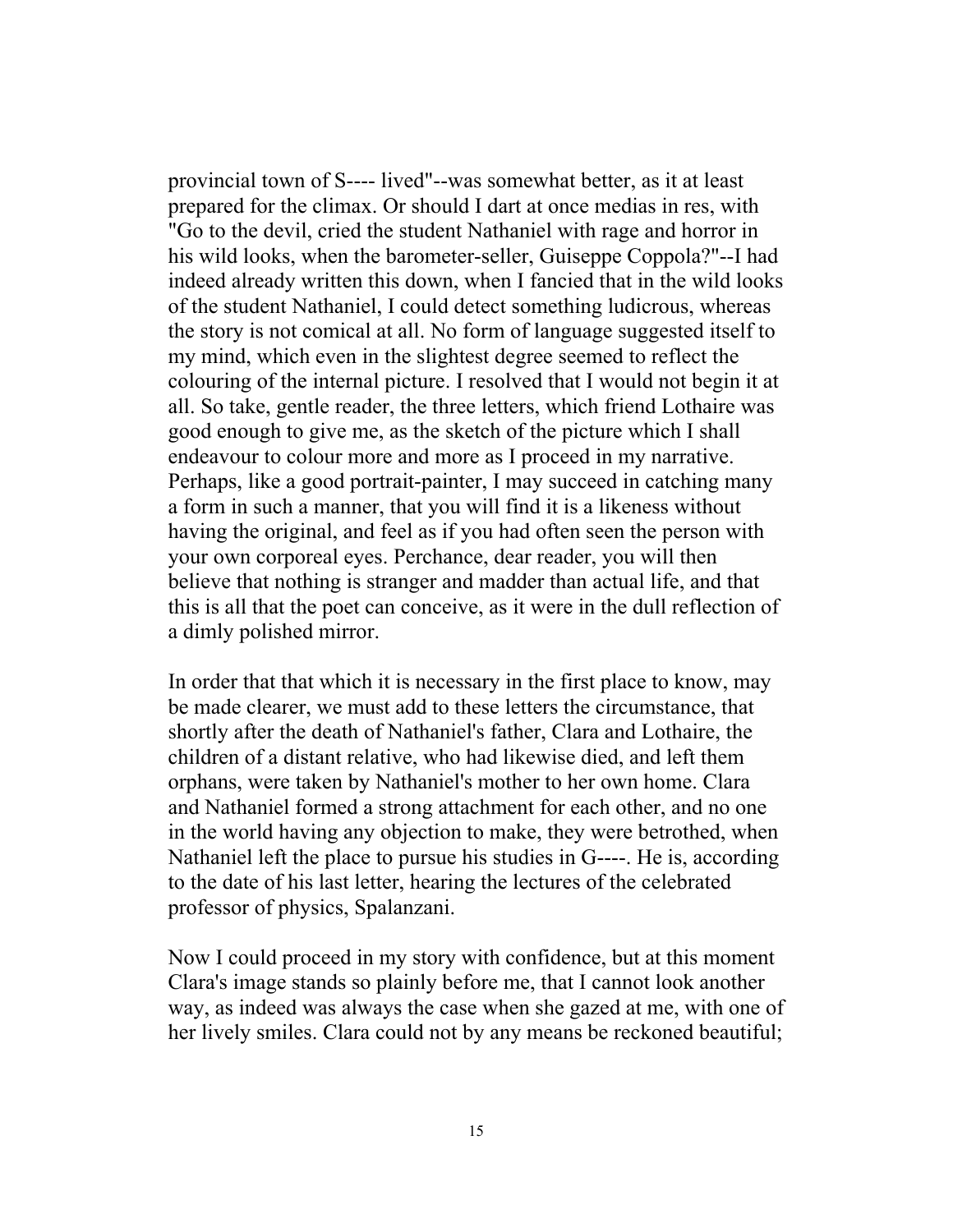that was the opinion of all who are competent judges of beauty, by their calling. Nevertheless, the architects praised the exact symmetry of her frame, and the painters considered her neck, shoulders, and bosom almost too chastely formed, but then they all fell in love with her wondrous Magdalen-hair, and above every thing prated about battonisch colouring. One of them, a most fantastical fellow, singularly compared Clara's eyes to a lake by Ruysdael, in which the pure azure of a cloudless sky, the wood and flowery field, the whole cheerful life of the rich landscape are reflected. Poets and composers went still further. "What is a lake--what is a mirror!" said they, "can we look upon the girl without wondrous, heavenly songs and tunes flashing towards us from her glances, and penetrating our inmost soul, so that all there is awakened and stirred. If even then we sing nothing that is really sensible, there is not much in us, and that we can feelingly read in the delicate smile which plays on Clara's lips, when we presume to tinkle something before her, which is to pass for a song, although it is only a confused jumble of tones." So it was. Clara had the vivid fancy of a cheerful, unembarrassed child, a deep, tender, feminine disposition, an acute, clever understanding. The misty dreams had but a bad chance with her, since, though she did not talk,- as indeed talking would have been altogether repugnant to her tacit nature, her bright glance and her firm ironical smile would say to them: "Good friends, how can you imagine that I shall take your fleeting shadowy images for real forms with life and motion?" On this account Clara was censured by many as cold, unfeeling and prosaic; while others, who conceived life in its clear depth, greatly loved the feeling, acute, childlike girl, but none so much as Nathaniel, whose perception in art and science was clear and strong. Clara was attached to her lover with all her soul, and when he parted from her, the first cloud passed over her life. With what transport did she rush into his arms when, as he had promised in his last letter to Lothaire, he had actually returned to his native town and entered his mother's room. Nathaniel's expectations were completely fulfilled; for directly he saw Clara he thought neither of the Advocate Coppelius, nor of her "sensible" letter. All gloomy forebodings had gone.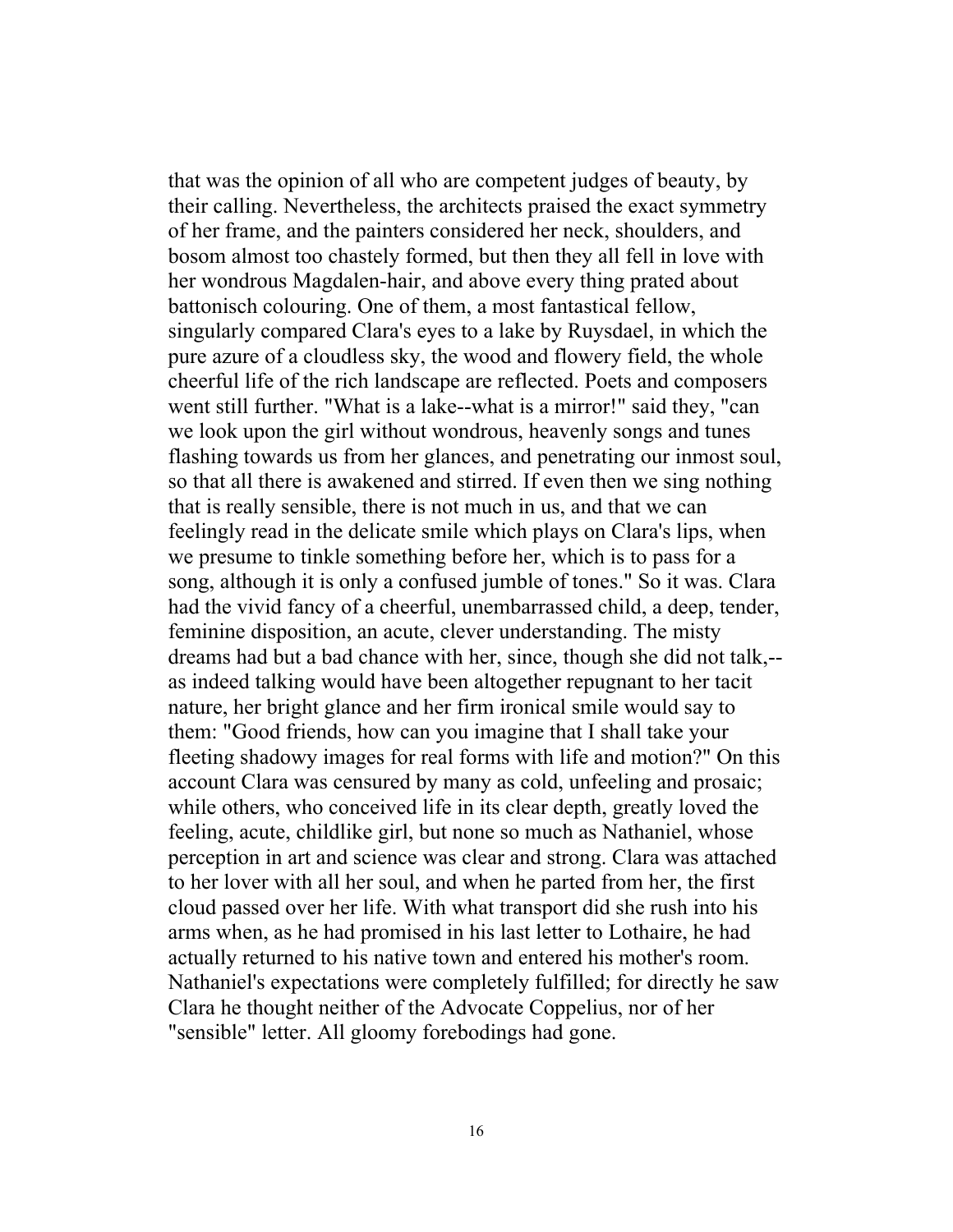However, Nathaniel was quite right, when he wrote to his friend Lothaire that the form of the repulsive barometer-seller, Coppola, had had a most hostile effect on his life. All felt, even in the first days, that Nathaniel had undergone a thorough change in his whole temperament. He sank into a gloomy reverie, and conducted himself in a strange manner, that had never been known in him before. Every thing, his whole life, had become to him a dream and a foreboding, and he was always saying that every man, although he might think himself free, only served for the cruel sport of dark powers. These he said it was vain to resist, and man must patiently resign himself to his fate. He went even so far as to say, that it is foolish to think that we do any thing in art and science according to our own self-acting will, for the inspiration which alone enables us to produce any thing, does not proceed from within ourselves, but is the effect of a higher principle without.

To the clear-headed Clara this mysticism was in the highest degree repugnant, but contradiction appeared to be useless. Only when Nathaniel proved that Coppelius was the evil principle, which had seized him at the moment when he was listening behind the curtain, and that this repugnant principle would in some horrible manner disturb the happiness of their life, Clara grew very serious, and said: "Yes, Nathaniel, you are right. Coppelius is an evil, hostile principle; he can produce terrible effects, like a diabolical power that has come invisibly into life; but only then, when you will not banish him from your mind and thoughts. So long as you believe in him he really exists, and exerts his influence; only your belief is his power."

Nathaniel, quite indignant that Clara established the demon's existence only in his own mind, would then come out with all the mystical doctrine of devils and fearful powers. But Clara would break off peevishly, by introducing some indifferent matter, to the no small annoyance of Nathaniel. He thought that such deep secrets were closed to cold, unsusceptible minds, without being clearly aware that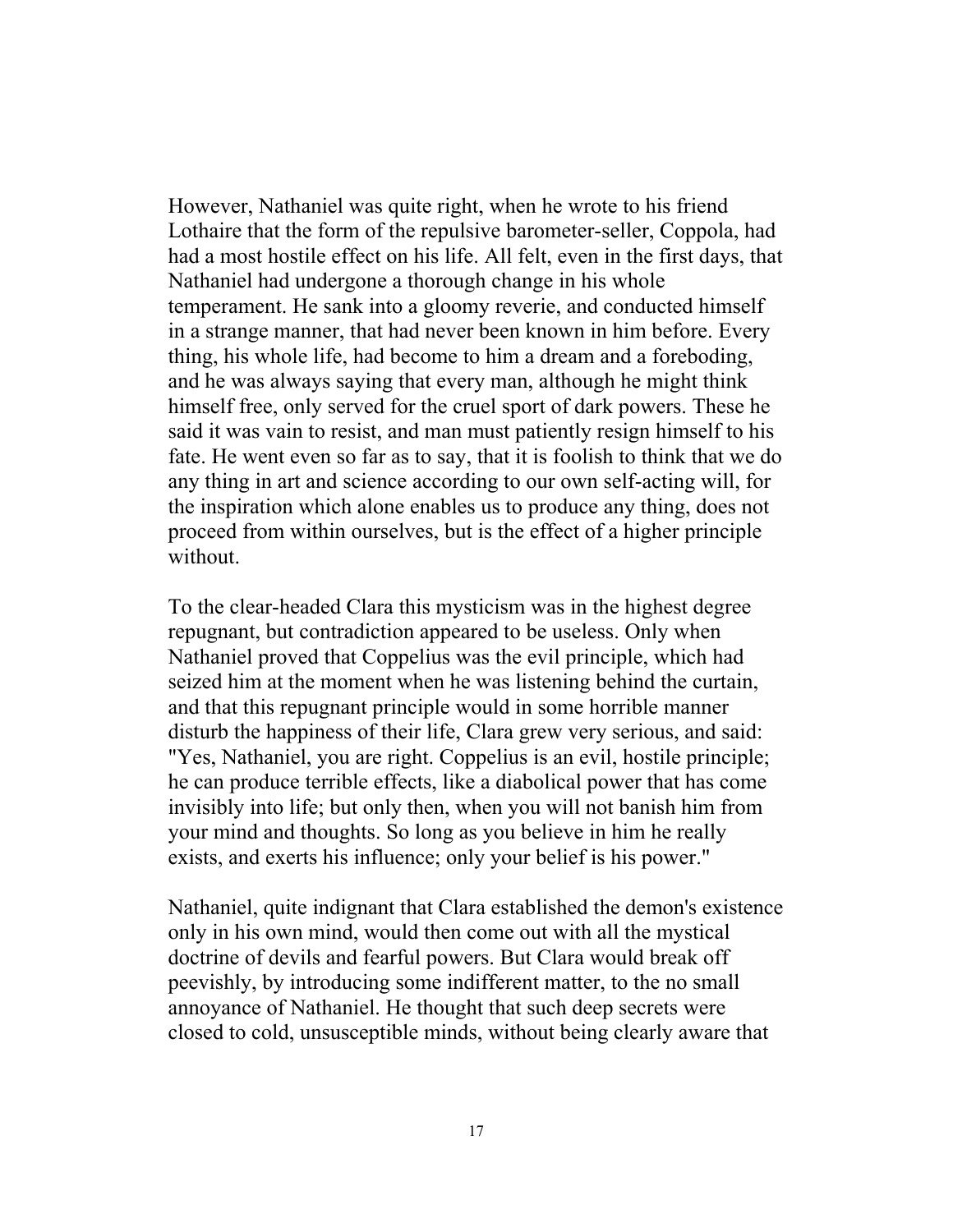he reckoned Clara among these subordinate natures, and therefore he constantly endeavoured to initiate her into the mysteries. In the morning, when Clara was getting breakfast ready, he stood by her, and read out of all sorts of mystical books, till she cried: "But, dear Nathaniel, suppose I blame you as the evil principle, that has a hostile effect upon my coffee? For if to please you, I leave every thing standing still, and look in your eyes, while you read, my coffee will run into the fire, and none of you will get any breakfast."

Nathaniel closed the book at once, and hurried indignantly to his chamber. Once he had a remarkable forte for graceful, lively tales, which he wrote down, and to which Clara listened with the greatest delight; now, his creations were gloomy, incomprehensible, formless, so that although Clara, out of compassion, did not say so, he plainly felt how little she was interested. Nothing was more insupportable to Clara than tediousness; in her looks and in her words a mental drowsiness, not to be conquered, was expressed. Nathaniel's productions were, indeed, very tedious. His indignation at Clara's cold, prosaic disposition, constantly increased, and Clara could not overcome her dislike of Nathaniel's dark, gloomy, tedious mysticism, so that they became more and more estranged from each other in mind, without perceiving it. The form of the ugly Coppelius, as Nathaniel himself was forced to confess, grew more dim in his fancy, and it often cost him trouble to colour with sufficient liveliness in his pictures, when he appeared as a ghastly bugbear of fate. At last it struck him that he would make the gloomy foreboding, that Coppelius would destroy his happiness in love, the subject of a poem. He represented himself and Clara as united by true love; but occasionally it seemed as though a black hand darted into their life, and tore away some newly-springing joy. At last, while they were standing at the altar, the hideous Coppelius appeared, and touched Clara's lively eyes. They flashed into Nathaniel's heart, like bleeding sparks, scorching and burning, when Coppelius caught him, and flung him into a flaming, fiery circle, which flew round with the swiftness of the stream, and carried him along with it, amid its roaring. The roar is like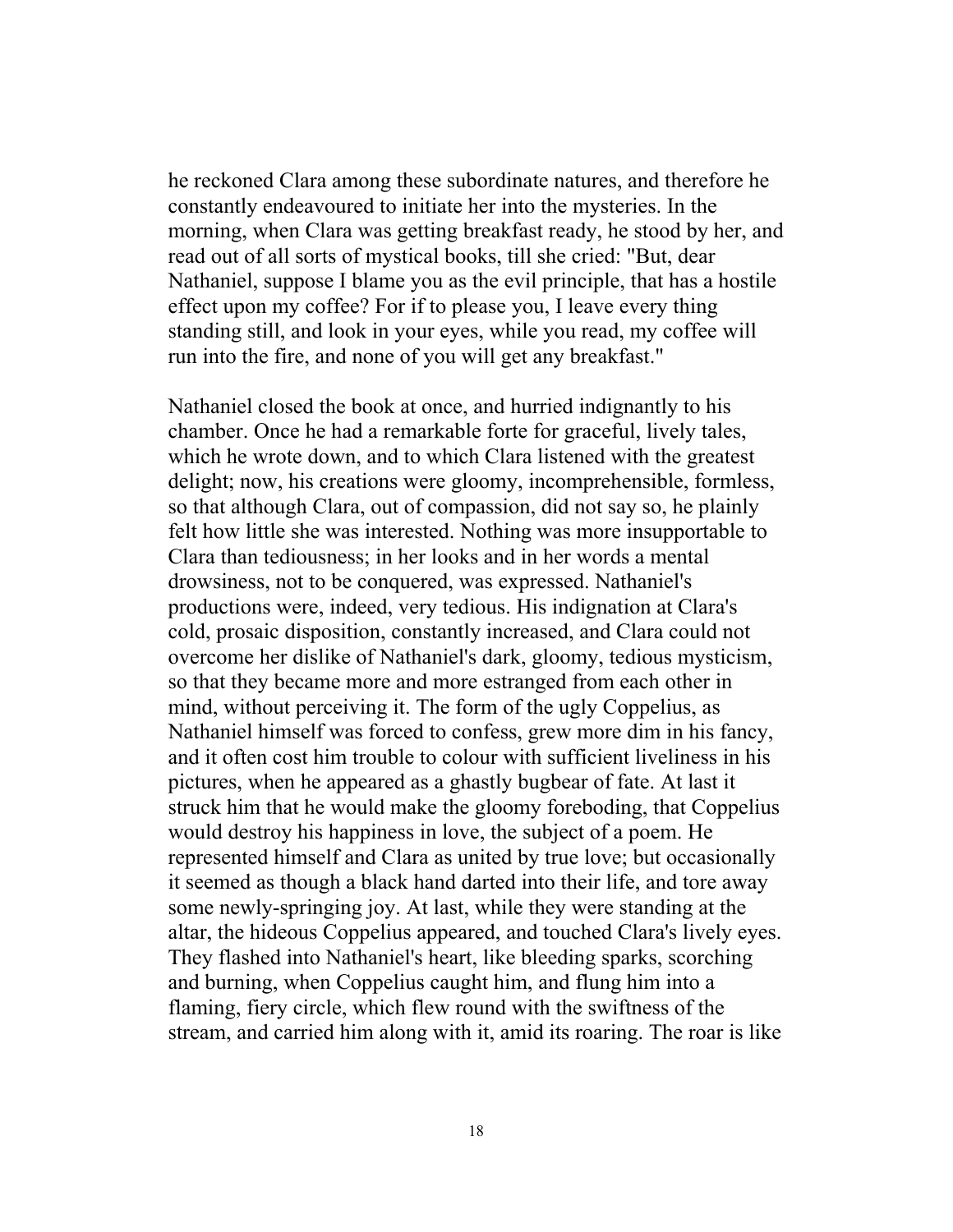that of the hurricane, when it fiercely lashes the foaming waves, which, like black giants with white heads, rise up for the furious combat. But through the wild tumult he hears Clara's voice: "Can you not, then, see me? Coppelius has deceived you. Those, indeed, were not my eyes, which so burned in your breast--they were glowing drops of your own heart's blood. I have my eyes still--only look at them!" Nathaniel reflects: "That is Clara, and I am hers for ever!" Then it seems to him as though thought forcibly entered the fiery circle, which stands still, while the noise dully ceases in the dark abyss. Nathaniel looks into Clara's eyes, but it is only death that, with Clara's eyes, kindly looks on him.

While Nathaniel composed this poem he was very calm and collected; he polished and improved every line, and having subjected himself to the fetters of metre, he did not rest till all was correct and melodious. When at last he had finished and read the poem aloud to himself, a wild horror seized him, and he cried out: "Whose horrible voice is that?" Soon, however, the whole appeared to him a very successful work, and he felt that it must inflame Clara's cold temperament, although he did not clearly consider for what Clara was to be excited, nor what purpose it would answer to torment her with the frightful images which threatened a horrible destiny, destructive to their love. Both of them--that is to say Nathaniel and Clara--were sitting in their mother's little garden, Clara very cheerful, because Nathaniel, during the three days in which he had been writing his poem, had not teased her with his dreams and his forebodings. Even Nathaniel spoke livelily and joyfully about pleasant matters, as he used to do formerly, so that Clara said: "Now for the first time I have you again! Do you not see that we have driven away the ugly Coppelius?" Then it first struck Nathaniel that he had in his pocket the poem, which he had intended to read. He at once drew the sheets out and began, while Clara, expecting something tedious as usual, resigned herself and began quietly to knit. But as the dark cloud rose ever blacker and blacker, she let the stocking fall and looked full into his face. He was carried along unceasingly by his poem, an internal fire deeply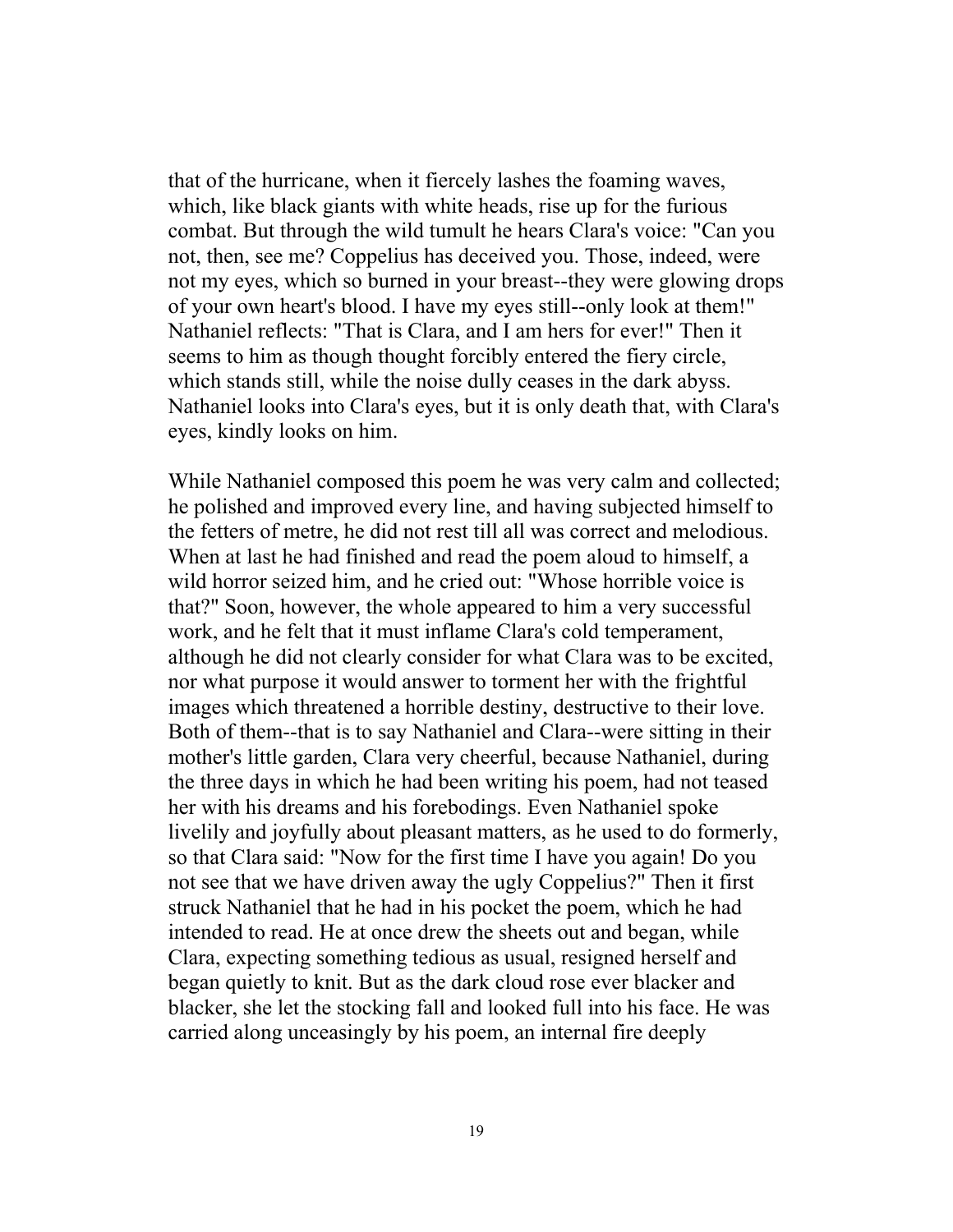reddened his cheeks, tears flowed from his eyes. At last when he had concluded, he groaned in a state of utter exhaustion, and catching Clara's hand, sighed forth, as if melted into the most inconsolable grief: "Oh Clara!--Clara!" Clara pressed him gently to her bosom, and said softly, but very solemnly and sincerely: "Nathaniel, dearest Nathaniel, do throw that mad, senseless, insane stuff into the fire!" Upon this Nathaniel sprang up enraged, and thrusting Clara from him, cried: "Thou inanimate, accursed automaton!" He ran off; Clara, deeply offended, shed bitter tears, and sobbed aloud: "Ah, he has never loved me, for he does not understand me." Lothaire entered the arbour; Clara was obliged to tell him all that had occurred. He loved his sister with all his soul, and every word of her complaint fell like a spark of fire into his heart, so that the indignation which he had long harboured against the visionary Nathaniel, now broke out into the wildest rage. He ran to Nathaniel and reproached him for his senseless conduct towards his beloved sister in hard words, which the infuriated Nathaniel retorted in the same style. The appellation of "fantastical, mad fool," was answered by that of "miserable common-place fellow." A duel was inevitable. They agreed on the following morning, according to the academical custom of the place, to fight with sharp rapiers behind the garden. Silently and gloomily they slunk about. Clara had overheard the violent dispute, and seeing the fencingmaster bring the rapiers at dawn, guessed what was to occur. Having reached the place of combat, Lothaire and Nathaniel had in gloomy silence flung off their coats, and with the fierce desire of fighting in their flaming eyes, were about to fall upon one another, when Clara rushed through the garden door. Sobbing, she cried aloud, "Ye wild cruel men! Strike me down before you attack each other, for how shall I live longer in the world if my lover murders my brother, or my brother murders my lover." Lothaire lowered his weapon, and looked in silence on the ground; but in Nathaniel's heart, amid the most poignant sorrow, revived all the love for the beautiful Clara, which he had felt in the best days of his happy youth. The weapon fell from his hand, he threw himself at Clara's feet. "Can you ever forgive me, my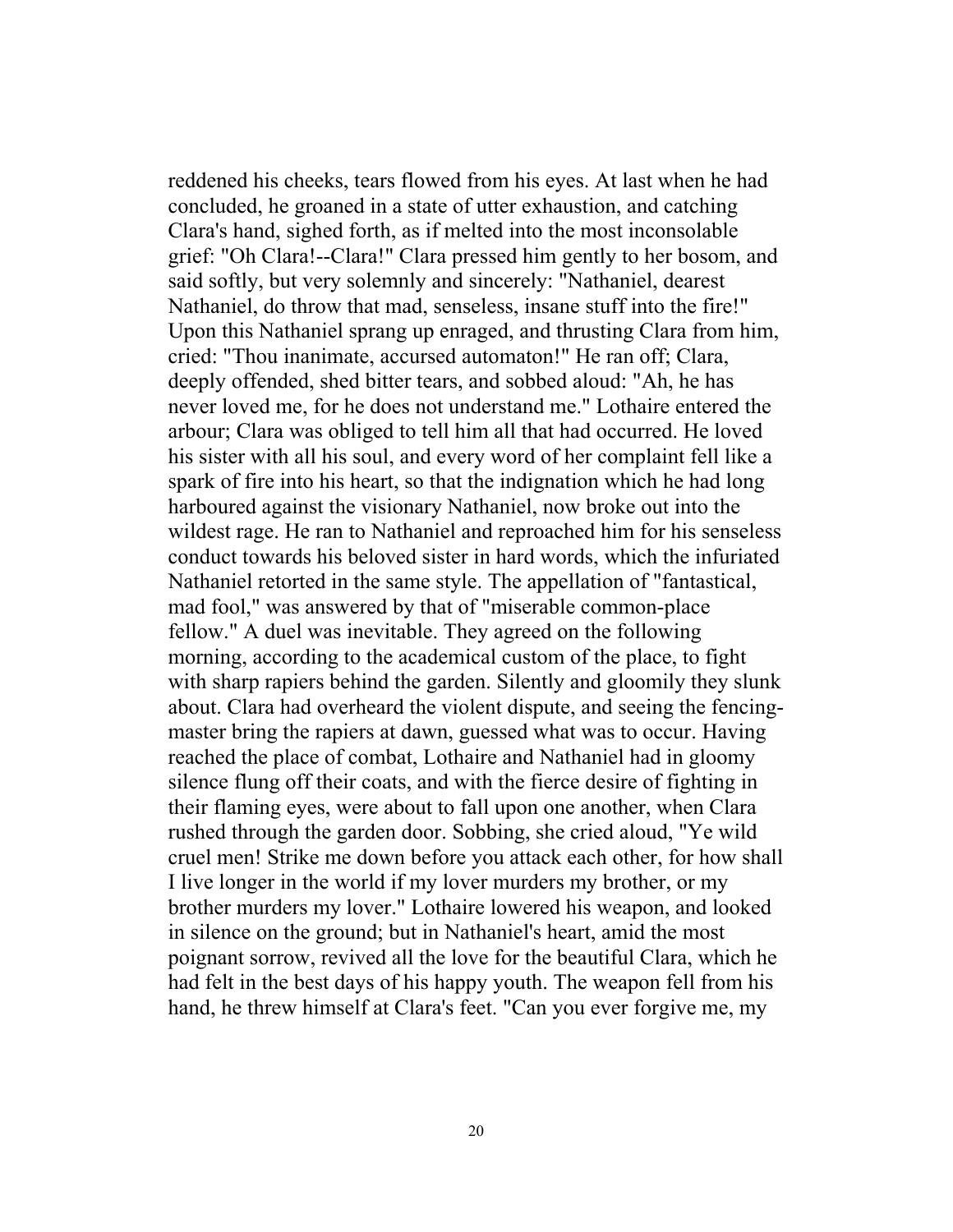only--my beloved Clara? Can you forgive me, my dear brother, Lothaire?"

Lothaire was touched by the deep contrition of his friend; all three embraced in reconciliation amid a thousand tears, and vowed eternal love and fidelity.

Nathaniel felt as though a heavy burden, which pressed him to the ground, had been rolled away, as though by resisting the dark power, which held him fast, he had saved his whole being, which had been threatened with annihilation. Three happy days he passed with his dear friends, and then went to G----, where he intended to stay a year, and then to return to his native town for ever.

All that referred to Coppelius was kept a secret from the mother, for it was well known that she could not think of him without terror, as she, as well as Nathaniel, accused him of causing her husband's death.

\* \* \* \* \*

How surprised was Nathaniel, when proceeding to his lodging, he saw that the whole house was burned down, and that only the bare walls stood up amid the ashes. However, notwithstanding the fire had broken out in the laboratory of the apothecary who lived on the ground-floor, and had therefore consumed the house from bottom to top, some bold active friends had succeeded in entering Nathaniel's room in the upper story, in time to save the books, manuscripts, and instruments. They carried all safe and sound into another house, where they took a room, which Nathaniel entered at once. He did not think it at all remarkable that he lodged opposite to Professor Spalanzani; neither did it appear singular when he perceived that his window looked straight into the room where Olympia often sat alone, so that he could plainly recognise her figure, although the features of her face were indistinct and confused. At last it struck him, that Olympia often remained for hours in this attitude, in which he had once seen her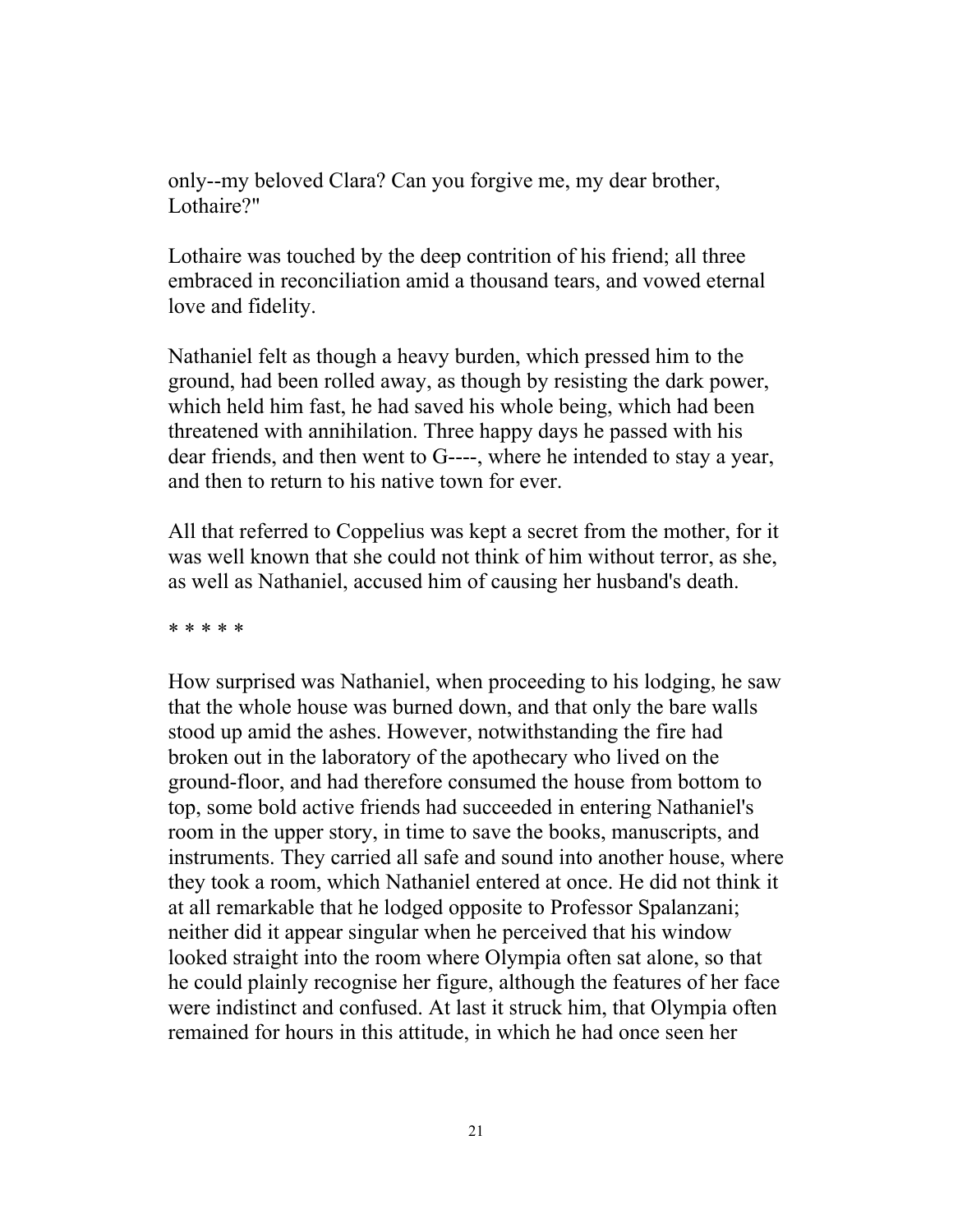through the glass-door, sitting at a little table without any occupation, and that she plainly enough looked over at him with an unvarying glance. He was forced to confess that he had never seen a more lovely form, but with Clara in his heart, the stiff Olympia was perfectly indifferent to him. Occasionally, to be sure, he gave a transient look over his compendium, at the beautiful statue, but that was all. He was just writing to Clara, when he heard a light tap at the door; it paused at his words, and the repulsive face of Coppola peeped in. Nathaniel's heart trembled within him, but remembering what Spalanzani had told him about the countryman, Coppola, and also the sacred promises he had made to Clara with respect to the Sandman Coppelius, he felt ashamed of his childish fear, and collecting himself with all his might, said as softly and civily as possible: "I do not want a barometer, my good friend; pray, go." Upon this, Coppola advanced a good way into the room, and said in a hoarse voice, while his wide mouth distorted itself into a hideous laugh, and his little eyes under their long gray lashes sparkled forth piercingly: "Eh, eh--no barometer--no barometer? I have besides pretty eyes--pretty eyes!"--"Madman!" cried Nathaniel with horror, "how can you have eyes?--Eyes?" But Coppola had already put his barometer aside, and plunged his hand into his wide coat-pocket, whence he drew lunettes and spectacles, which he placed upon the table "There--there--spectacles on the nose, those are my eyes--pretty eyes!" And so saying he drew out more and more spectacles so, that the whole table began to glisten and sparkle in the most extraordinary manner. A thousand eyes glanced, and quivered convulsively, and stared at Nathaniel; yet he could not look away from the table, and Coppola kept still laying down more and more spectacles, while flaming glances were intermingled more and more wildly, and shot their blood-red rays into Nathaniel's breast. Overcome with horror, he shrieked out: "Hold, hold, frightful man!" He seized fast by the arm Coppola, who was searching his pockets to bring out still more spectacles, although the whole table was already covered. Coppola had greatly extricated himself with a hoarse repulsive laugh, and with the words: "Ah, nothing for you--but here are pretty glasses;" he had collected all the spectacles, put them up,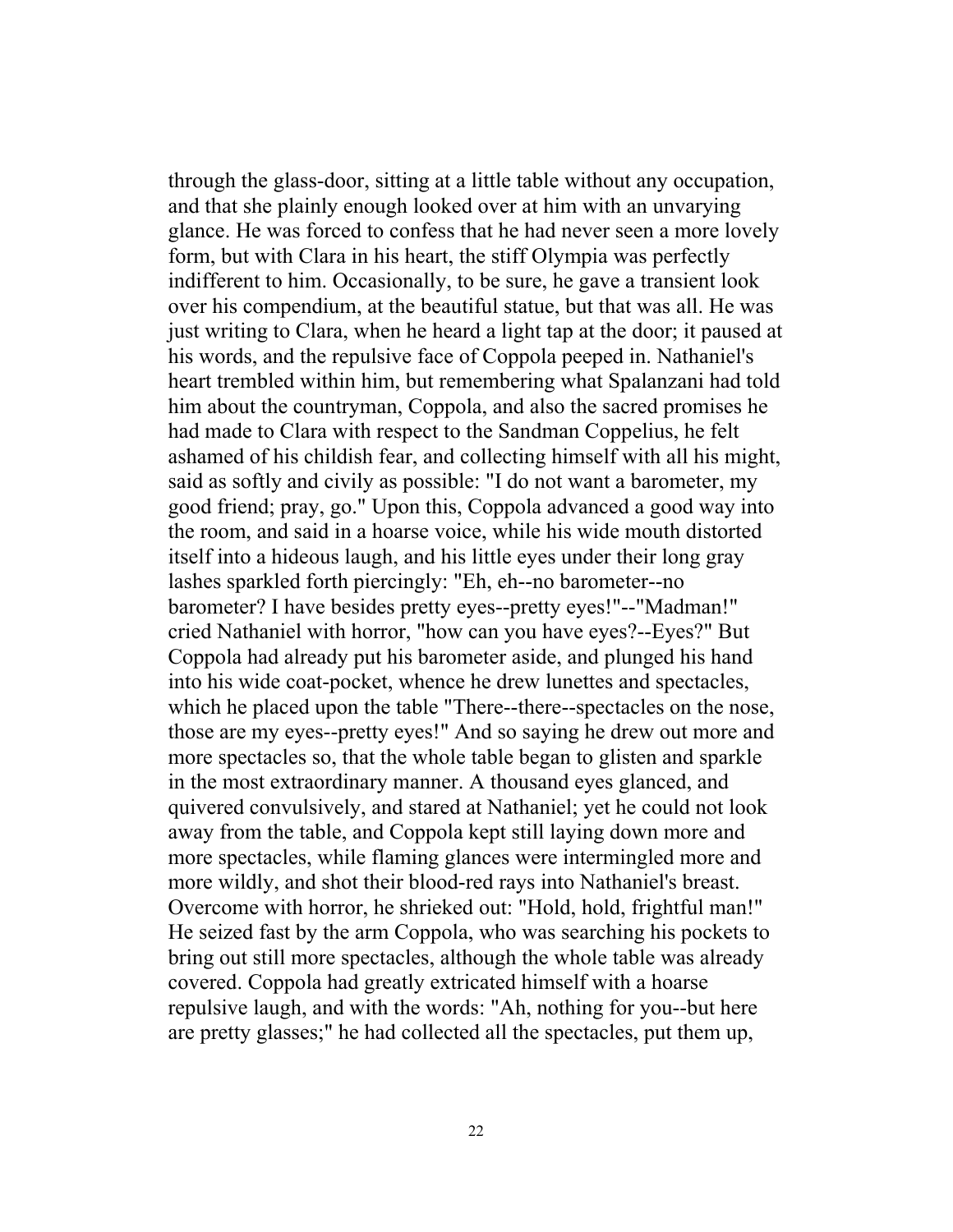and from the breast-pocket of his coat had drawn forth a number of telescopes large and small. As soon as the spectacles were removed Nathaniel felt quite easy, and thinking of Clara, perceived that the hideous phantom was but the creature of his own mind, and that Coppola was an honest optician, and could by no means be the accursed double of Coppelius. Moreover, in all the glasses which Coppola now placed on the table, there was nothing remarkable, or at least nothing so ghost-like as the spectacles, and to make matters right Nathaniel resolved to buy something of Coppola. He took up a little and very neatly worked pocket-telescope, and looked through the window to try it. Never in his life had he met a glass which brought the objects so sharply, plainly, and clearly before his eyes. Involuntarily he looked into Spalanzani's room; Olympia was sitting as usual before the little table, with her arms laid upon it, and her hands folded. For the first time could he see the wondrous beauty in the form of her face;--only the eyes seemed to him singularly stiff and dead. Nevertheless, as he looked more sharply through the glass, it seemed to him as if moist morn-beams were rising in the eyes of Olympia. It was as if the power of seeing was kindled for the first time; the glances flashed with constantly increasing liveliness. As if spell-bound, Nathaniel reclined against the window, meditating on the charming Olympia. A hemming and scraping aroused him as if from a dream. Coppola was standing behind him: "Tre zecchini--three ducats!" Nathaniel, who had quite forgotten the optician, quickly paid him what he asked. "Is it not so? A pretty glass--a pretty glass?" asked Coppola, in his hoarse, repulsive voice, and with his malicious smile. "Yes--yes," replied Nathaniel, peevishly; "good bye, friend." Coppola left the room, not without casting many strange glances at Nathaniel. He heard him laugh loudly on the stairs. "Ah," thought Nathaniel, "he is laughing at me because no doubt, I have paid him too much for this little glass." While he softly uttered these words, it seemed as if a deep deadly sigh was sounding fearfully through the room, and his breath was stopped by inward anguish. He perceived, however, that it was himself that had sighed. "Clara," he said to himself, "is right in taking me for a senseless dreamer, but it is pure madness--nay, more than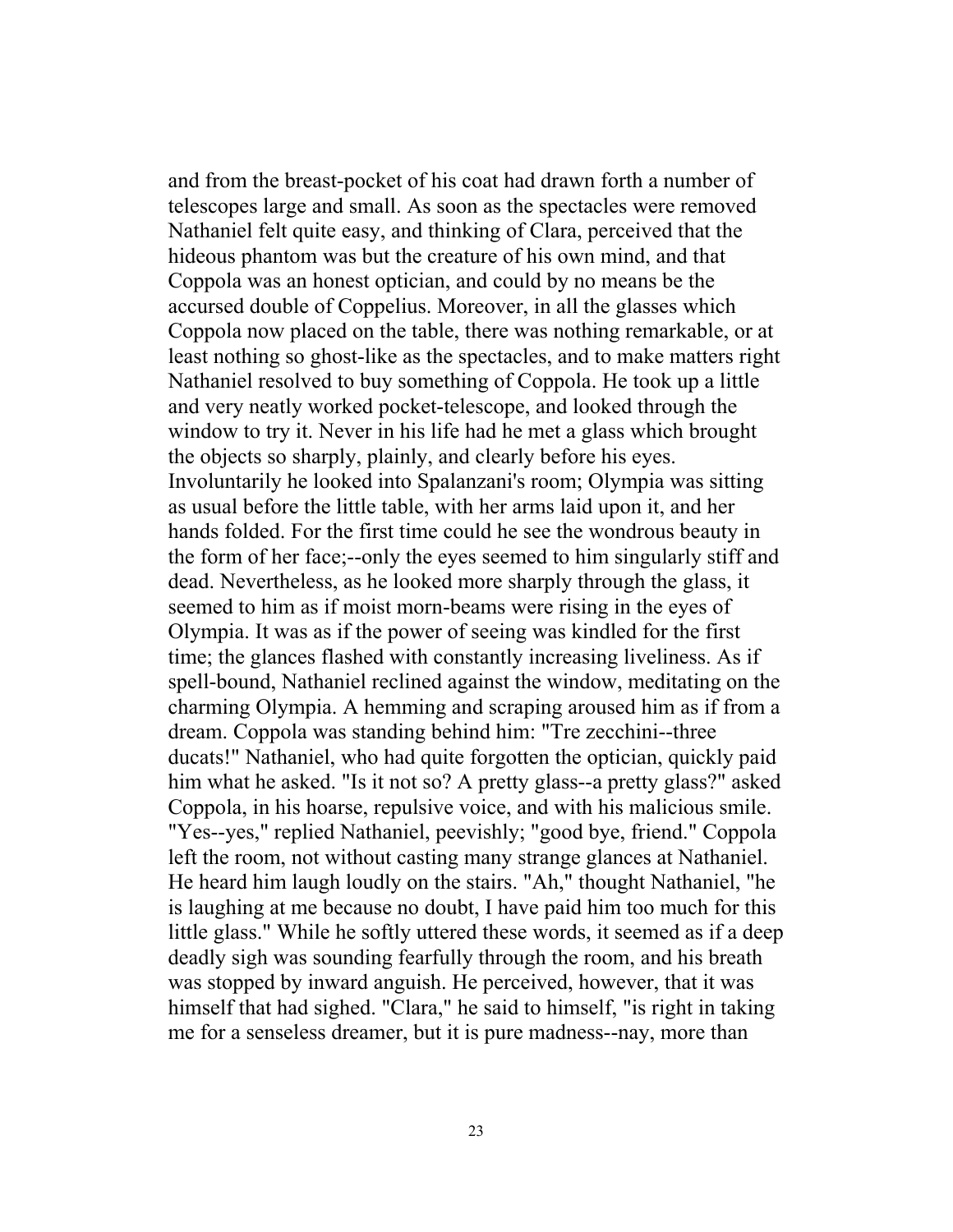madness, that the stupid thought, that I have paid Coppola too much for the glass, pains me even so strangely. I cannot see the cause." He now sat down to finish his letter to Clara; but a glance through the window convinced him that Olympia was still sitting there, and he instantly sprang out, as if impelled by an irresistible power, seized Coppola's glass, and could not tear himself from the seductive view of Olympia, till his friend and brother Sigismund, called him to go to Professor Spalanzani's lecture. The curtain was drawn close before the fatal room, and he could neither perceive Olympia now nor during the two following days, although he scarcely ever left the window, and constantly looked through Coppola's glass. On the third day the windows were completely covered. Quite in despair, and impelled by a burning wish, he ran out of the town-gate. Olympia's form floated before him in the air, stepped forth from the bushes, and peeped at him with large beaming eyes from the clear brook. Clara's image had completely vanished from his mind; he thought of nothing but Olympia, and complained aloud and in a murmuring tone: "Ah, thou noble, sublime star of my love, hast thou only risen upon me, to vanish immediately, and leave me in dark hopeless night?"

When he was retiring to his lodging, he perceived that there was a great bustle in Spalanzani's house. The doors were wide open, all sorts of utensils were being carried in, the windows of the first floor were being taken out, maid servants were going about sweeping and dusting with great hair-brooms, and carpenters and upholsterers were knocking and hammering within. Nathaniel remained standing in the street in a state of perfect wonder, when Sigismund came up to him, laughing, and said: "Now, what do you say to our old Spalanzani?" Nathaniel assured him that he could say nothing because he knew nothing about the professor, but on the contrary perceived with astonishment the mad proceedings in a house otherwise so quiet and gloomy. He then learnt from Sigismund that Spalanzani intended to give a grand festival on the following day,--a concert and ball--and that half the university was invited. It was generally reported that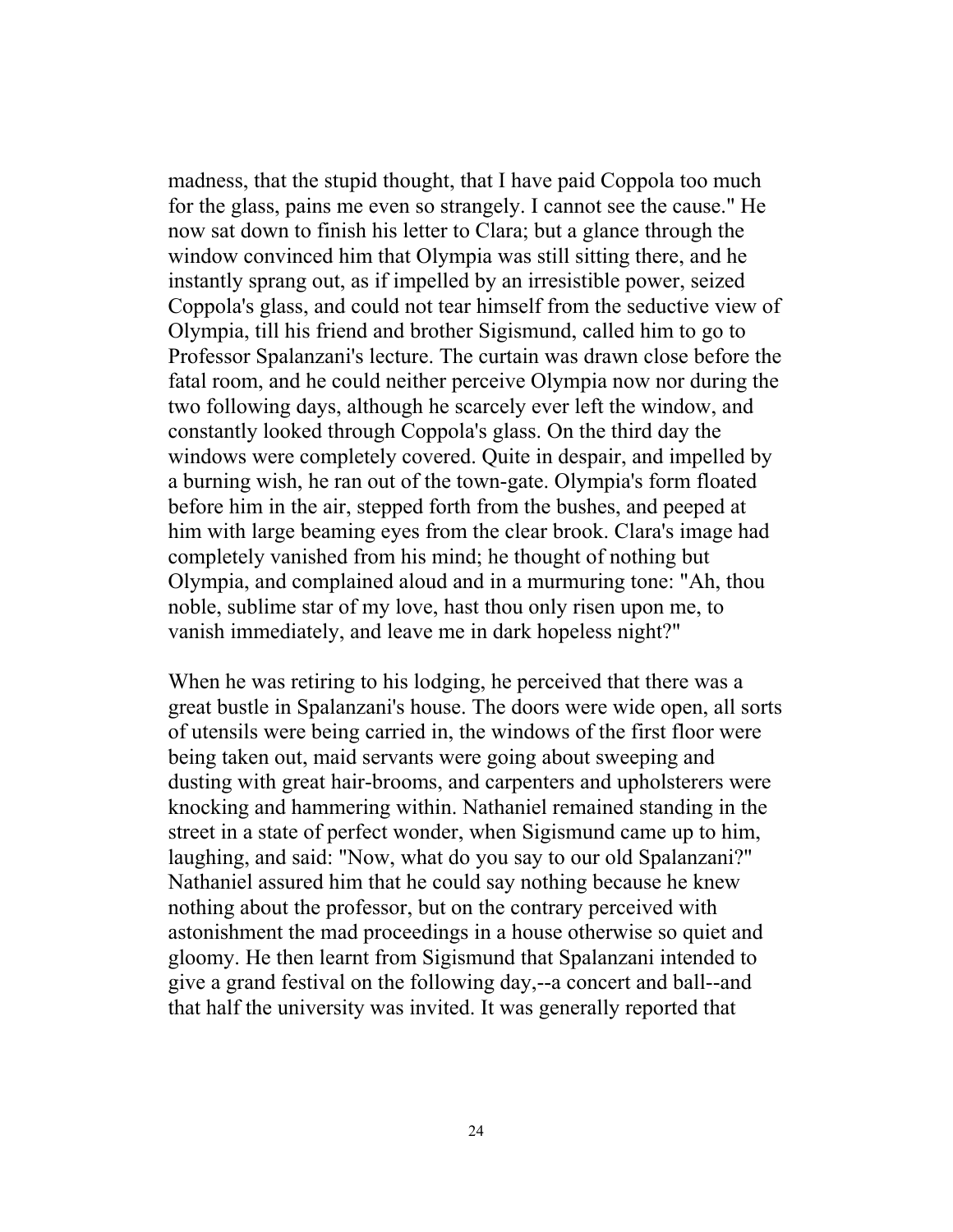Spalanzani, who had so long kept his daughter most painfully from every human eye, would now let her appear for the first time.

Nathaniel found a card of invitation, and with heart beating highly went at the appointed hour to the professor's, where the coaches were already rolling, and the lights were shining in the decorated saloons. The company was numerous and brilliant. Olympia appeared dressed with great richness and taste. Her beautifully turned face, her figure called for admiration. The somewhat strange bend of her back inwards, the wasp-like thinness of her waist, seemed to be produced by too tight lacing. In her step and deportment there was something measured and stiff, which struck many as unpleasant, but it was ascribed to the constraint produced by the company. The concert began, Olympia played the piano with great dexterity, and executed a bravura, with a voice, like the sound of a glass bell, clear, and almost cutting. Nathaniel was quite enraptured; he stood in the hindermost row, and could not perfectly recognise Olympia's features in the dazzling light. He, therefore, quite unperceived, took out Coppola's glass, and looked towards the fair Olympia. Ah! then he saw, with what a longing glance she looked towards him, how every tone first resolved itself plainly in the glance of love, which penetrated, in its glowing career, his inmost soul. The artistical roulades seemed to Nathaniel the exultation of a mind illuminated with love, and when, at last, after the cadence, the long trill sounded shrilly through the saloon, he felt as if grasped by glowing arms; he could no longer restrain himself, but with mingled pain and rapture shouted out, "Olympia!" All looked at him, and many laughed. The organist of the cathedral made a more gloomy face than usual, and simply said: "Well, well." The concert had finished, the ball began. "To dance with her--with her!" That was the aim of all Nathaniel's wishes, of all his efforts; but how to gain courage to ask her, the queen of the festival? Nevertheless--he himself did not know how it happened--no sooner had the dancing begun, than he was standing close to Olympia, who had not yet been asked to dance, and, scarcely able to stammer out a few words, had seized her hand. The hand of Olympia was as cold as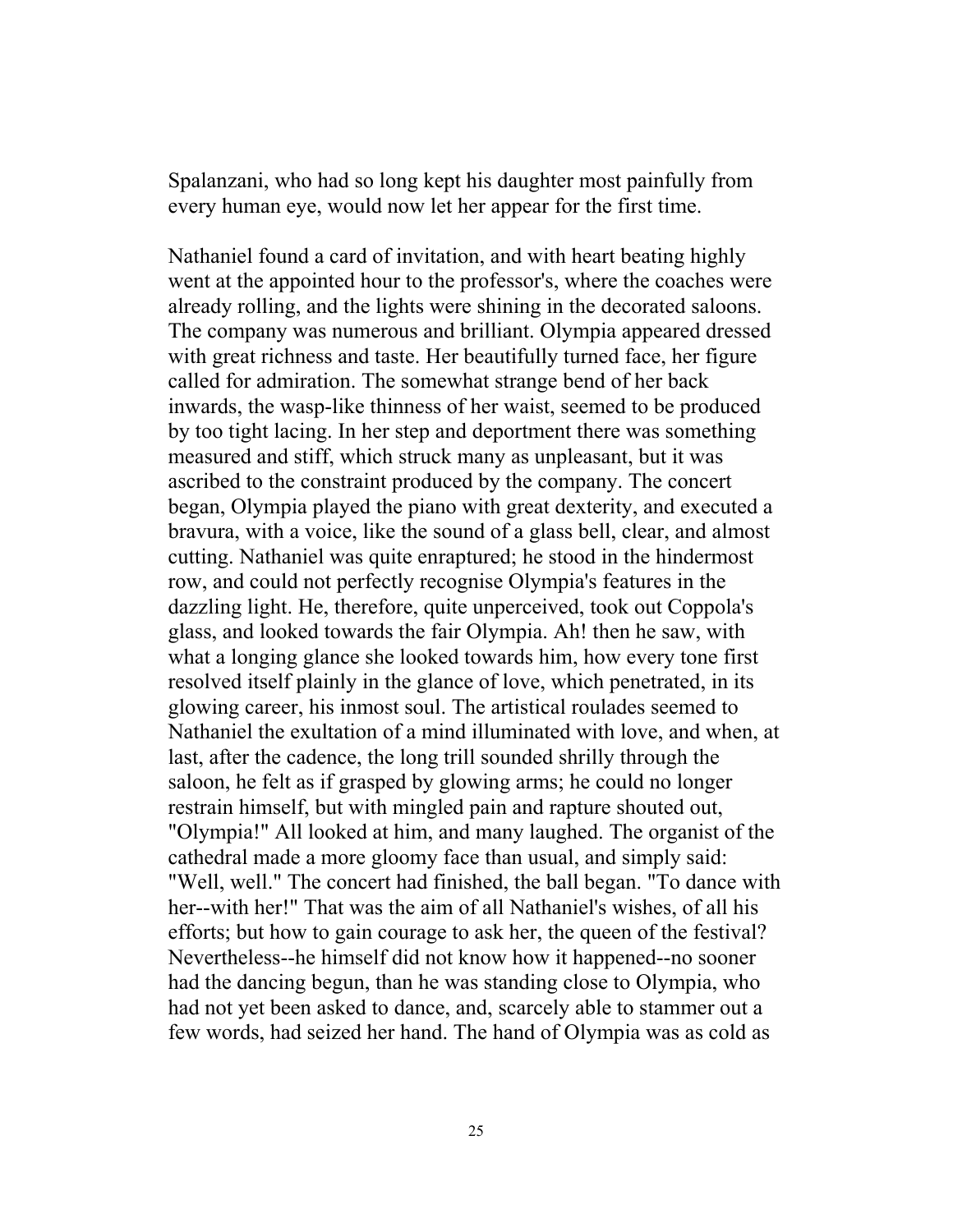ice; he felt a horrible deadly frost thrilling through him. He looked into her eye--that was beaming full of love and desire, and at the same time it seemed as though the pulse began to beat, and the stream of life to glow in the cold hand. And in the soul of Nathaniel the joy of love rose still higher; he clasped the beautiful Olympia, and with her flew through the dance. He thought that his dancing was usually correct as to time, but the peculiar rhythmical steadiness with which Olympia moved, and which often put him completely out, soon showed him, that his time was very defective. However, he would dance with no other lady, and would have liked to murder any one who approached Olympia for the purpose of asking her. But this only happened twice, and to his astonishment Olympia remained seated after every dance, when he lost no time in making her rise again. Had he been able to see any other object besides the fair Olympia, all sorts of unfortunate quarrels would have been inevitable, for the half-soft, scarcely-suppressed laughter, which arose among the young people in every corner, was manifestly directed to Olympia, whom they pursued with very curious glances--one could not tell why. Heated by the dance, and by the wine, of which he had freely partaken, Nathaniel had laid aside all his ordinary reserve. He sat by Olympia, with her hand in his, and, highly inflamed and inspired, told his passion, in words which no one understood--neither himself nor Olympia. Yet, perhaps, she did; for she looked immoveably in his face, and sighed several times, "Ah, ah!" Upon this, Nathaniel said, "Oh, thou splendid, heavenly lady! Thou ray from the promised land of love--thou deep soul, in winch all my being is reflected!" with much more stuff of the like kind; but Olympia merely went on sighing, "Ah--ah!" Professor Spalanzani occasionally passed the happy pair, and smiled on them, with a look of singular satisfaction. To Nathaniel, although he felt in quite another region, it seemed all at once as though Professor Spalanzani was growing considerably darker; he looked around, and, to his no small horror, perceived that the two last candles in the empty saloon had burned down to their sockets, and were just going out. Music and dancing had ceased long ago. "Separation--separation!" he cried, wildly, and in despair; he kissed Olympia's hand, he bent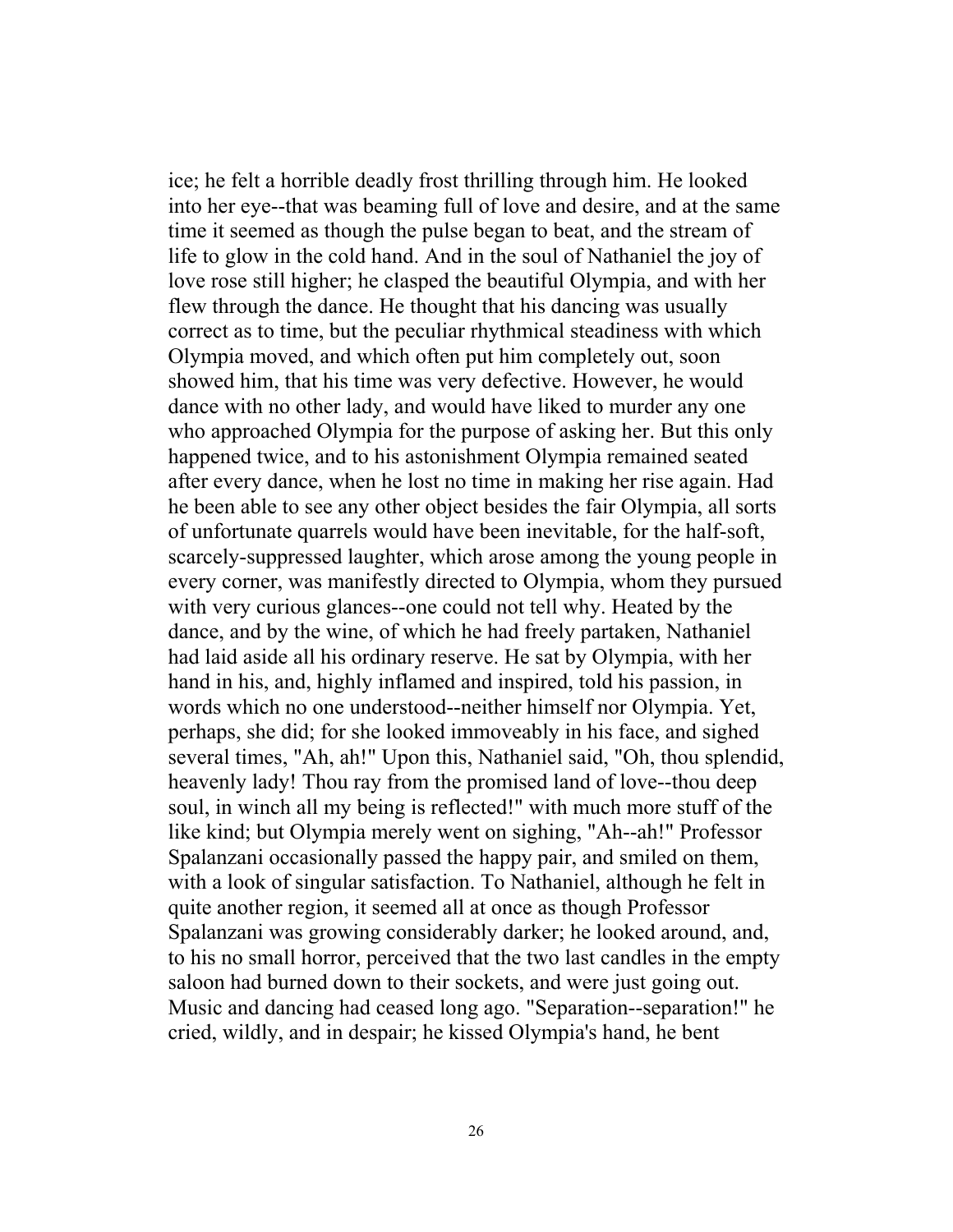towards her mouth, when his glowing lips were met by lips cold as ice! Just as when he touched Olympia's cold hand, he felt himself overcome by horror; the legend of the dead bride darted suddenly through his mind, but Olympia pressed him fast, and her lips seemed to recover to life at his kiss. Professor Spalanzani strode through the empty hall, his steps caused a hollow echo, and his figure, round which a flickering shadow played, had a fearful, spectral appearance. "Dost thou love me, dost thou love me, Olympia? Only this word!-- Dost thou love me?" So whispered Nathaniel; but Olympia, as she rose, only sighed, "Ah--ah!" "Yes, my gracious, my beautiful star of love," said Nathaniel, "thou hast risen upon me, and thou wilt shine, ever illuminating my inmost soul." "Ah--ah!" replied Olympia, going. Nathaniel followed her; they both stood before the professor.

"You have had a very animated conversation with my daughter," said he, smiling; "so, dear Herr Nathaniel, if you have any taste for talking with a silly girl, your visits shall be welcome."

Nathaniel departed, with a whole heaven beaming in his bosom. The next day Spalanzani's festival was the subject of conversation. Notwithstanding the professor had done every thing to appear splendid, the wags had all sorts of incongruities and oddities to talk about, and were particularly hard upon the dumb, stiff Olympia, to whom, in spite of her beautiful exterior, they ascribed absolute stupidity, and were pleased to find therein the cause why Spalanzani kept her so long concealed. Nathaniel did not hear this without increased rage; but, nevertheless, he held his peace, for, thought he, "Is it worth while to convince these fellows that it is their own stupidity that prevents them from recognising Olympia's deep, noble mind?"

One day Sigismund said to him: "Be kind enough, brother, to tell me how it was possible for a sensible fellow like you to fall in love with that wax face, that wooden doll up there?"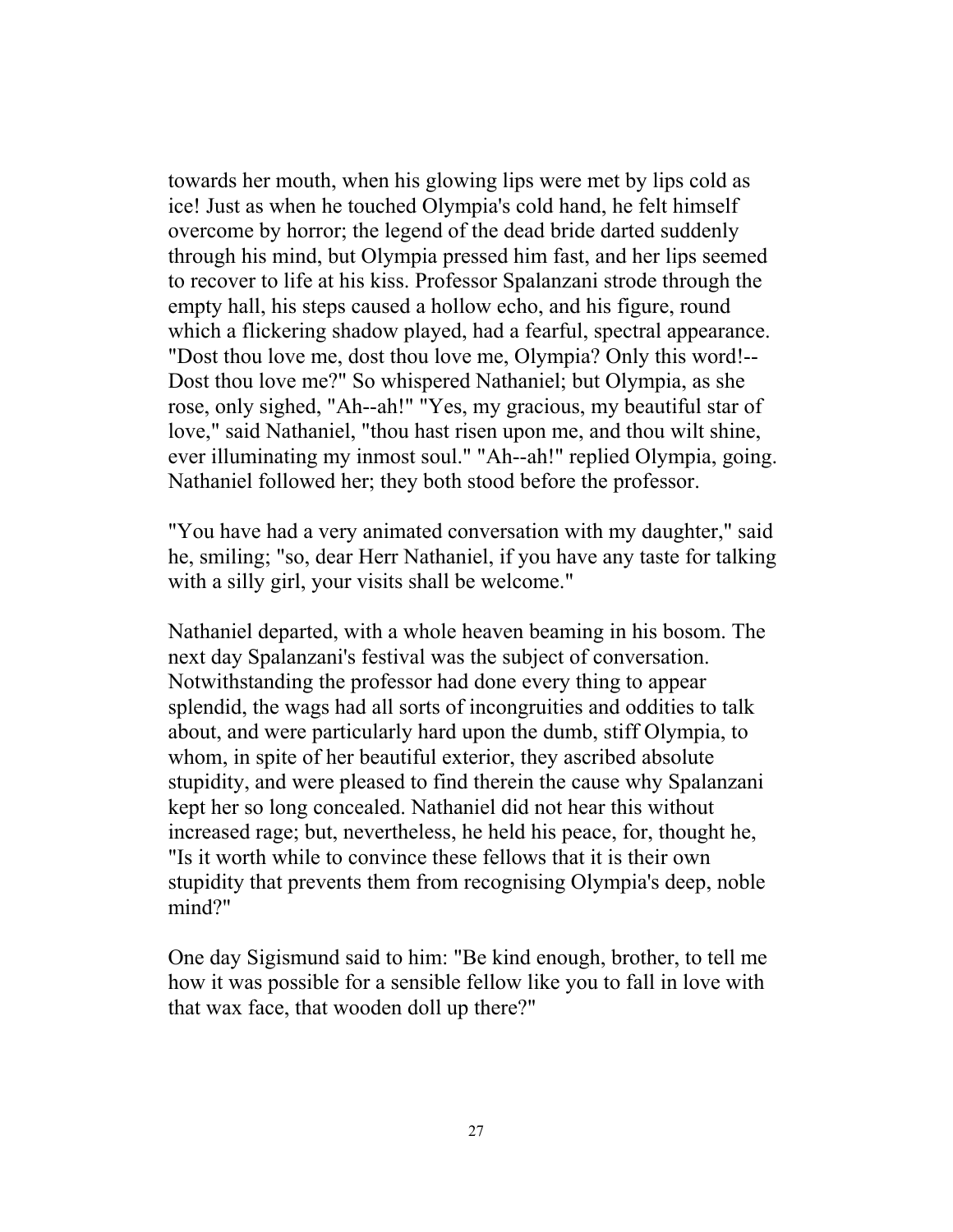Nathaniel was about to fly out in a passion, but he quickly recollected himself, and retorted: "Tell me, Sigismund, how it is that Olympia's heavenly charms could escape your glance, which generally perceives every thing so clearly--your active senses? But, for that very reason, Heaven be thanked, I have not you for my rival; otherwise, one of us must have fallen a bleeding corpse!"

Sigismund plainly perceived his friend's condition, so he skilfully gave the conversation a turn, and added, after observing that in loveaffairs there was no disputing about the object: "Nevertheless it is strange, that many of us think much the same about Olympia. To us- pray do not take it ill, brother,--she appears singularly stiff and soulless. Her shape is symmetrical--so is her face--that is true! She might pass for beautiful, if her glance were not so utterly without a ray of life--without the power of seeing. Her pace is strangely measured, every movement seems to depend on some wound-up clockwork. Her playing--her singing has the unpleasantly correct and spiritless measure of a singing machine, and the same may be said of her dancing. To us, this Olympia has been quite unpleasant; we wished to have nothing to do with her; it seems as if she acts like a living being, and yet has some strange peculiarity of her own." Nathaniel did not completely yield to the bitter feeling, which was coming over him at these words of Sigismund; he mastered his indignation, and merely said, with great earnestness, "Well may Olympia appear awful to you, cold prosaic man. Only to the poetical mind does the similarly organised develop itself. To me alone was her glance of love revealed, beaming through mind and thought; only in the love of Olympia do I find myself again. It may not suit you, that she does not indulge in idle chit-chat like other shallow minds. She utters few words, it is true, but these few words appear as genuine hieroglyphics of the inner world, full of love and deep knowledge of the spiritual life in contemplation of the eternal yonder. But you have no sense for all this, and my words are wasted on you." "God preserve you, brother," said Sigismund very mildly, almost sorrowfully; "but it seems to me, that you are in an evil way. You may depend upon me, if all--no, no, I will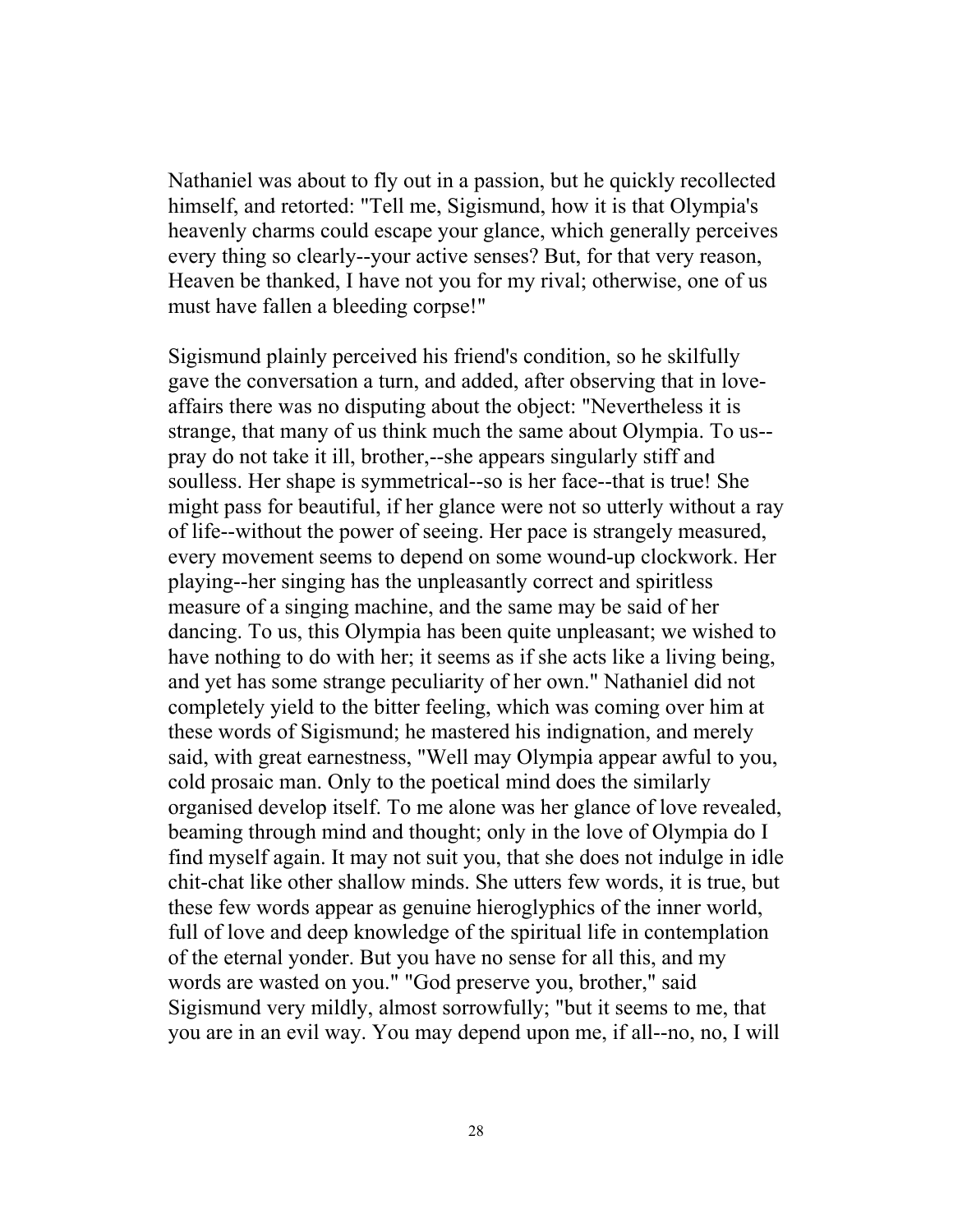not say any thing further." All of a sudden it seemed to Nathaniel as if the cold prosaic Sigismund meant very well towards him, and, therefore, he shook the proffered hand very heartily.

Nathaniel had totally forgotten, that there was in the world a Clara, whom he had once loved;--his mother--Lothaire--all had vanished from his memory; he lived only for Olympia, with whom he sat for hours every day, uttering strange fantastical stuff about his love, about the sympathy that glowed to life, about the affinity of souls, to all of which Olympia listened with great devotion. From the very bottom of his desk, he drew out all that he had ever written. Poems, fantasies, visions, romances, tales--this stock was daily increased with all sorts of extravagant sonnets, stanzas, and canzone, and he read all to Olympia for hours in succession without fatigue. Never had he known such an admirable listener. She neither embroidered nor knitted, she never looked out of window, she fed no favourite bird, she played neither with lap-dog nor pet cat, she did not twist a slip of paper nor any thing else in her hand, she was not obliged to suppress a yawn by a gentle forced cough. In short, she sat for hours, looking straight into her lover's eyes, without stirring, and her glance became more and more lively and animated. Only when Nathaniel rose at last, and kissed her hand and also her lips, she said "Ah, ah!" adding "good night, dearest!" "Oh deep, noble mind!" cried Nathaniel in his own room, "by thee, by thee, dear one, am I fully comprehended." He trembled with inward transport, when he considered the wonderful accordance that was revealed more and more every day in his own mind, and that of Olympia, for it seemed to him as if Olympia had spoken concerning him and his poetical talent out of the depths of his own mind;--as if the voice had actually sounded from within himself. That must indeed have been the case, for Olympia never uttered any words whatever beyond those which have been already mentioned. Even when Nathaniel, in clear and sober moments, as for instance, when he had just woke in the morning, remembered Olympia's utter passivity, and her paucity and scarcity of words, he said: "Words, words! The glance of her heavenly eye speaks more than any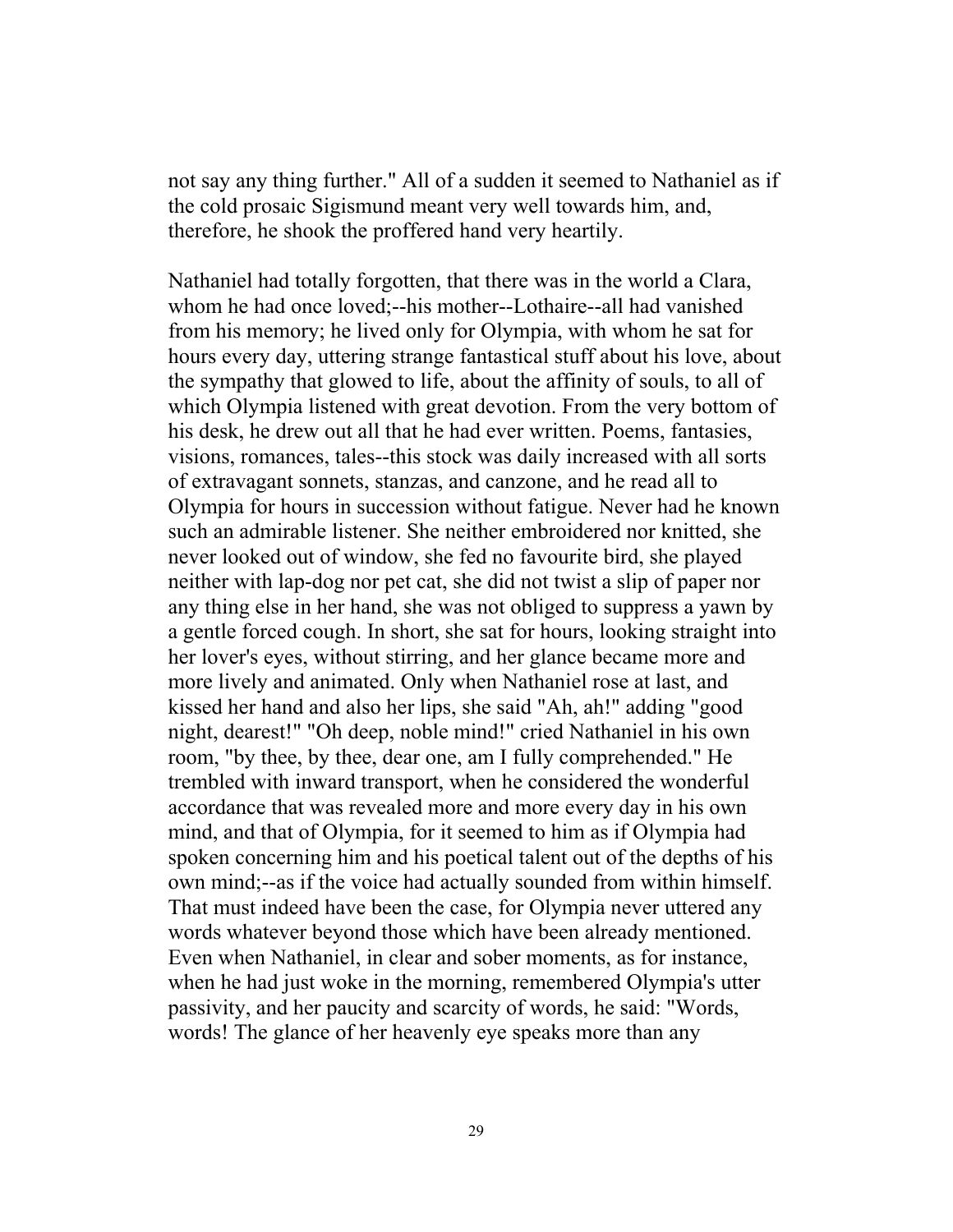language here below. Can a child of heaven adapt herself to the narrow circle which a miserable earthly necessity has drawn?" Professor Spalanzani appeared highly delighted at the intimacy of his daughter with Nathaniel. To the latter he gave the most unequivocal signs of approbation, and when Nathaniel ventured at last to hint at an union with Olympia, he smiled with his white face, and thought "he would leave his daughter a free choice in the matter." Encouraged by these words, and with burning passion in his heart, Nathaniel resolved to implore Olympia on the very next day, that she would say directly, in plain words, that which her kind glance had told him long ago; namely, that she loved him. He sought the ring which his mother had given him at parting, that he might give it to Olympia as a symbol of his devotion, of his life which budded forth and bloomed with her alone. Clara's letters and Lothaire's came into his hands during the search; but he flung them aside indifferently, found the ring, put it up and hastened over to Olympia. Already on the steps, in the hall he heard a strange noise, which seemed to proceed from Spalanzani's room. There was a stamping, a clattering, a pushing, a hurling against the door, intermingled with curses and imprecations. "Let go, let go, rascal!--scoundrel! Body and soul ventured in it? Ha, ha, ha! that I never will consent to--I, I made the eyes, I the clockwork--stupid blockhead with your clockwork--accursed dog of a bungling watchmaker--off with you--Satan--stop, pipe-maker--infernal beast--hold- begone--let go!" These words were uttered by the voices of Spalanzani, and the hideous Coppelius, who was thus raging and clamoring. Nathaniel rushed in, overcome by the most inexpressible anguish. The professor held a female figure fast by the shoulders, the Italian Coppola grasped it by the feet, and thus they were tugging and pulling, this way and that, contending for the possession of it, with the utmost fury. Nathaniel started back with horror, when in the figure he recognised Olympia. Boiling with the wildest indignation, he was about to rescue his beloved from these infuriated men, but at that moment, Coppola, turning himself with the force of a giant, wrenched the figure from the professor's hand, and then with the figure itself gave him a tremendous blow, which made him reel and fall backwards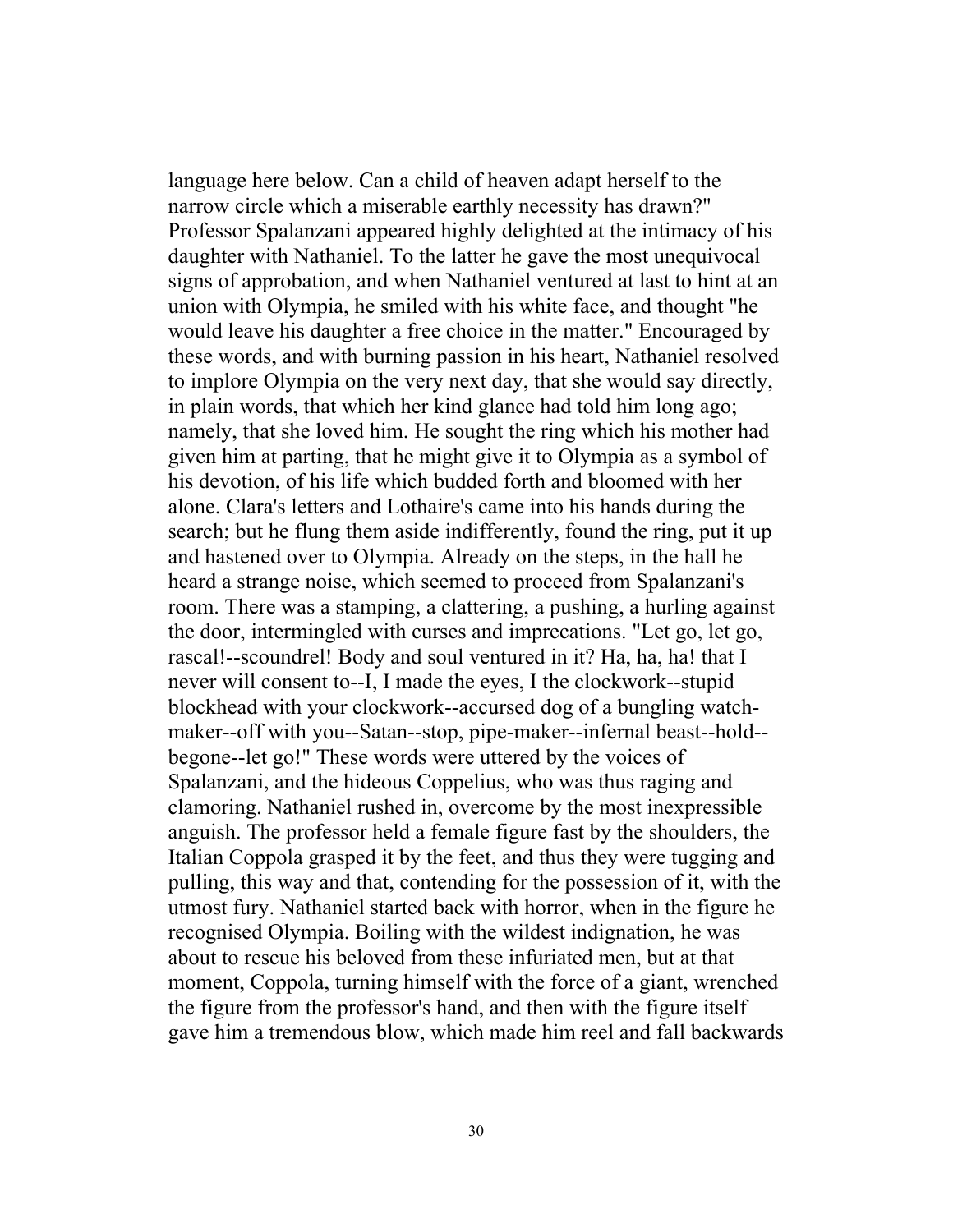over the table, where vials, retorts, bottles, and glass cylinders were standing. All these were dashed to a thousand shivers. Now Coppola flung the figure across his shoulders, and, with frightful, yelling laughter, dashed down the stairs, so that the feet of the figure, which dangled in the ugliest manner, rattled with a wooden sound on every step. Nathaniel stood paralysed; he had seen but too plainly that Olympia's waxen, deadly pale countenance had no eyes, but black holes instead--she was, indeed, a lifeless doll. Spalanzani was writhing on the floor; the pieces of glass had cut his head, heart, and arms, and the blood was spirting up, as from so many fountains. But he soon collected all his strength. "After him--after him--why do you pause? Coppelius, Coppelius, has robbed me of my best automaton--a work of twenty years--body and soul set upon it--the clock-work--the speech--the walk, mine; the eyes stolen from you. The infernal rascal- -after him; fetch Olympia--there you have the eyes!"

And now Nathaniel saw how a pair of eyes, which lay upon the ground, were staring at him; these Spalanzani caught up, with the unwounded hand, and flung against his heart. At this, madness seized him with its burning claws, and clutched into his soul, tearing to pieces all his thoughts and senses. "Ho--ho--ho--a circle of fire! of fire!--turn thyself round, circle! merrily, merrily, ho, thou wooden doll--turn thyself, pretty doll!" With these words he flew at the professor and pressed in his throat. He would have strangled him, had not the noise attracted many people, who rushed in, forced open Nathaniel's grasp, and thus saved the professor, whose wounds were bound immediately. Sigismund, strong as he was, was not able to master the mad Nathaniel, who with frightful voice kept crying out: "Turn thyself, wooden doll!" and struck around him with clenched fists. At last the combined force of many succeeded in overcoming him, in flinging him to the ground, and binding him. His words were merged into a hideous roar, like that of a brute, and raging in this insane condition he was taken to the mad-house.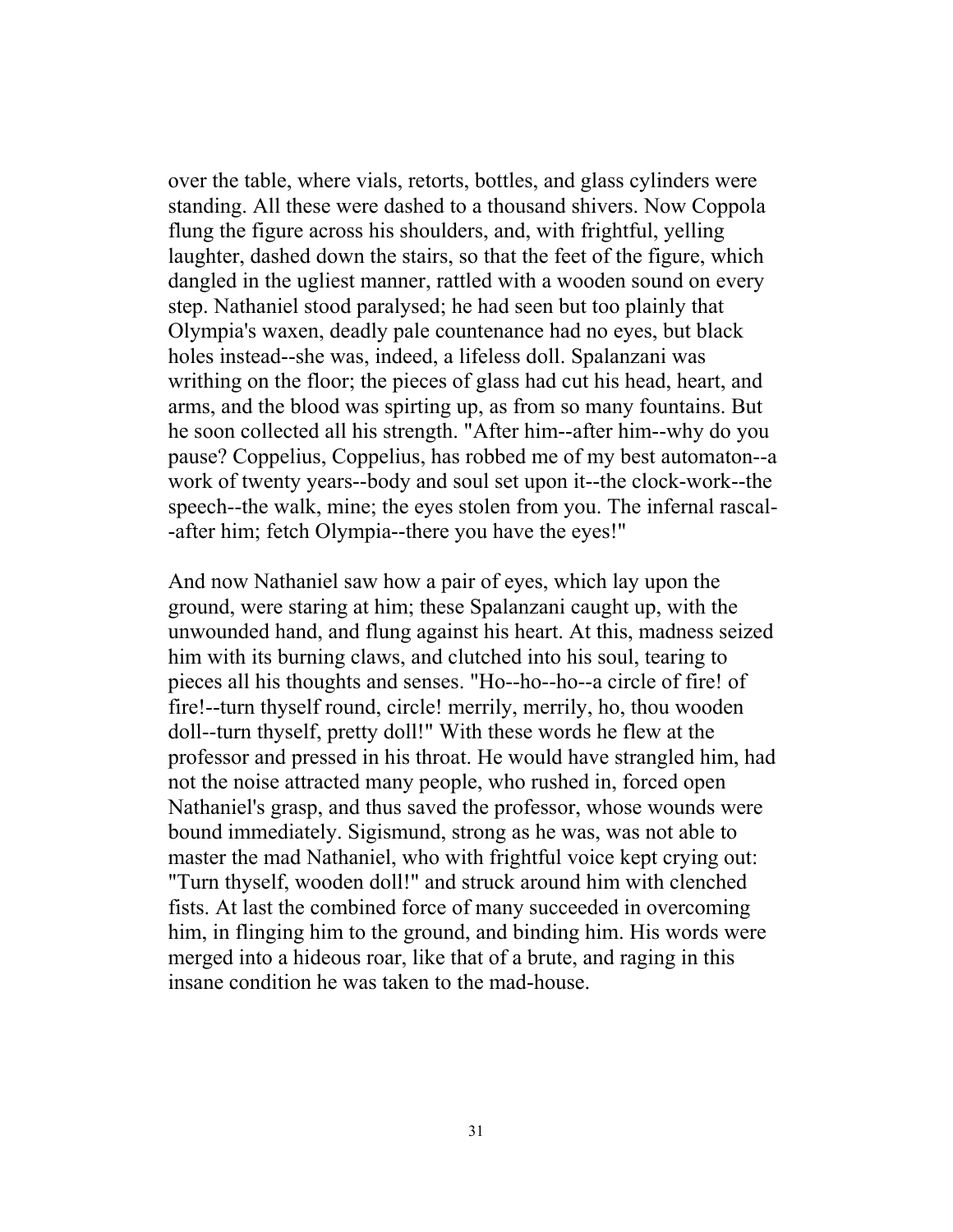Before, gentle reader, I proceed to tell thee what more befel the unfortunate Nathaniel, I can tell thee, in case thou takest an interest in the skilful optician and automaton-maker, Spalanzani, that he was completely healed of his wounds. He was, however, obliged to leave the university, because Nathaniel's story had created a sensation, and it was universally deemed an unpardonable imposition to smuggle wooden dolls instead of living persons into respectable tea-parties--for such Olympia had visited with success. The lawyers called it a most subtle deception, and the more culpable, inasmuch as he had planned it so artfully against the public, that not a single soul--a few cunning students excepted--had detected it, although all now wished to play the acute, and referred to various facts, which appeared to them suspicious. Nothing very clever was revealed in this way. For instance, could it strike any one as so very suspicious, that Olympia, according to the expression of an elegant tea-ite, had, contrary to all usage, sneezed oftener than she had yawned? "The former," remarked this elegant person, "was the self-winding-up of the concealed clockwork, which had, moreover, creaked audibly"--and so on. The professor of poetry and eloquence took a pinch of snuff, clapped first the lid of his box, cleared his throat, and said, solemnly, "Ladies and gentlemen, do you not perceive how the whole affair lies? It is all an allegory--a continued metaphor--you understand me--Sapienti sat." But many were not satisfied with this; the story of the automaton had struck deep root into their souls, and, in fact, an abominable mistrust against human figures in general, began to creep in. Many lovers, to be quite convinced that they were not enamoured of wooden dolls, would request their mistress to sing and dance a little out of time, to embroider and knit, and play with their lap-dogs, while listening to reading, &c.; and, above all, not to listen merely, but also sometimes to talk, in such a manner as presupposed actual thought and feeling. With many did the bond of love become firmer, and more chaining, while others, on the contrary, slipped gently out of the noose. "One cannot really answer for this," said some. At tea-parties, yawning prevailed to an incredible extent, and there was no sneezing at all, that all suspicion might be avoided. Spalanzani, as already stated, was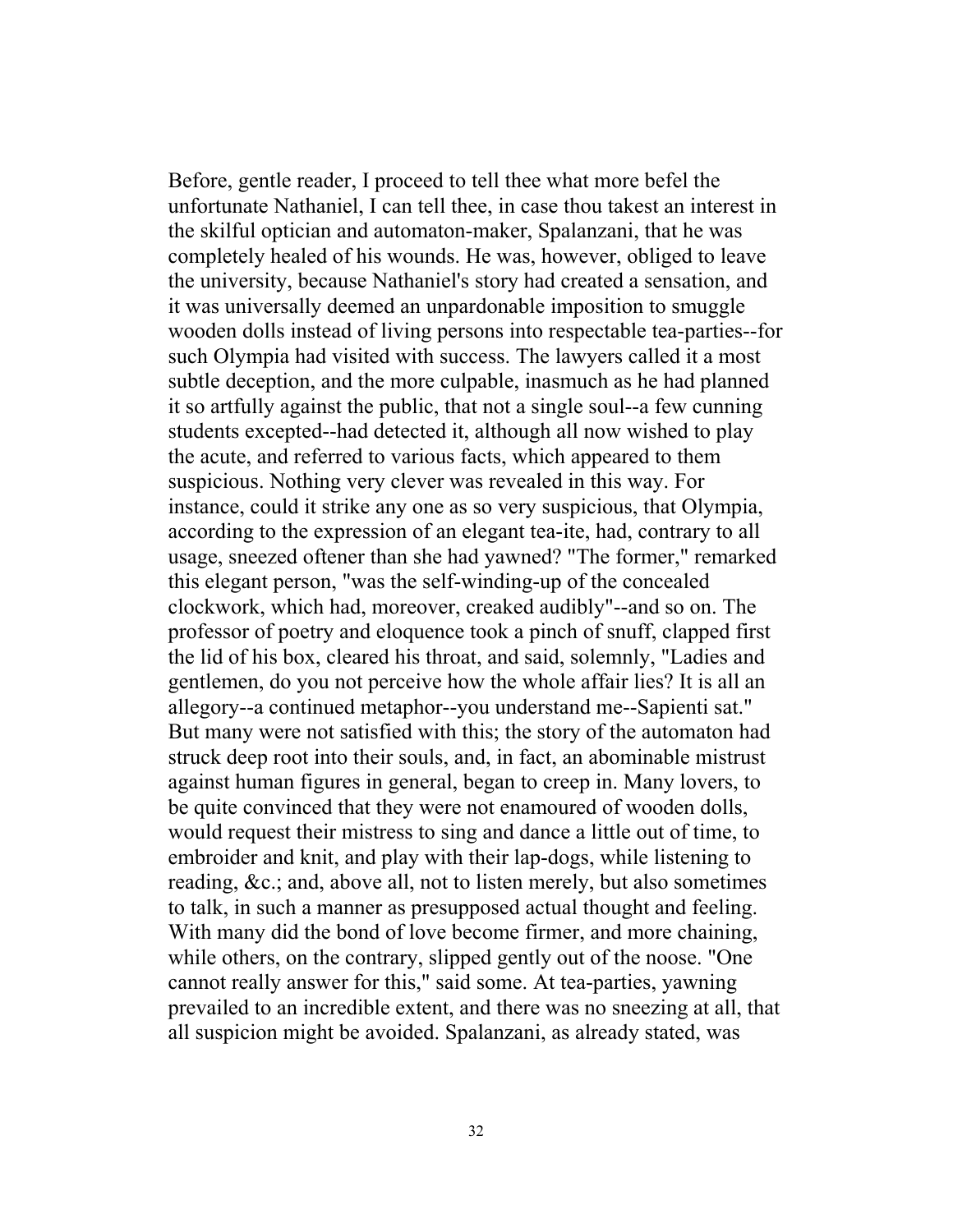obliged to decamp, to escape the criminal prosecution for fraudulently introducing an automaton into human society. Coppola had vanished also.

Nathaniel awakened as from a heavy, frightful dream; he opened his eyes, and felt an indescribable sensation of pleasure streaming through him, with soft heavenly warmth. He was in bed in his own room, in his father's house, Clara was stooping over him, and Lothaire and his mother were standing near. "At last, at last, oh beloved Nathaniel, hast thou recovered from thy serious illness--now thou art again mine!" So spoke Clara, from the very depth of her soul, and clasped Nathaniel in her arms. But with mingled sorrow and delight did the brightly glowing tears fall from his eyes, and he deeply groaned forth: "My own--my own Clara!" Sigismund, who had faithfully remained with his friend in the hour of trouble, now entered. Nathaniel stretched out his hand to him. "And thou, faithful brother, hast not deserted me?" Every trace of Nathaniel's madness had vanished, and he soon gained strength amid the care of his mother, his beloved, and his friends. Good fortune also had visited the house, for an old penurious uncle, of whom nothing had been expected, had died, and had left the mother, besides considerable property, an estate in a pleasant spot near the town. Thither Nathaniel, with his Clara, whom he now thought of marrying, his mother, and Lothaire, desired to go. Nathaniel had now grown milder and more docile than he had ever been, and he now understood, for the first time, the heavenly purity and the greatness of Clara's mind. No one, by the slightest hint, reminded him of the past. Only, when Sigismund took leave of him, Nathaniel said: "Heavens, brother, I was in an evil way, but a good angel led me betimes to the path of light! Ah, that was Clara!" Sigismund did not let him carry the discourse further for fear that deeply wounding recollections might burst forth bright and flaming. It was about this time that the four happy persons thought of going to the estate. They were crossing, at noon, the streets of the city, where they had made several purchases, and the high steeple of the town-house already cast its gigantic shadow over the market-place. "Oh," said Clara, "let us ascend it once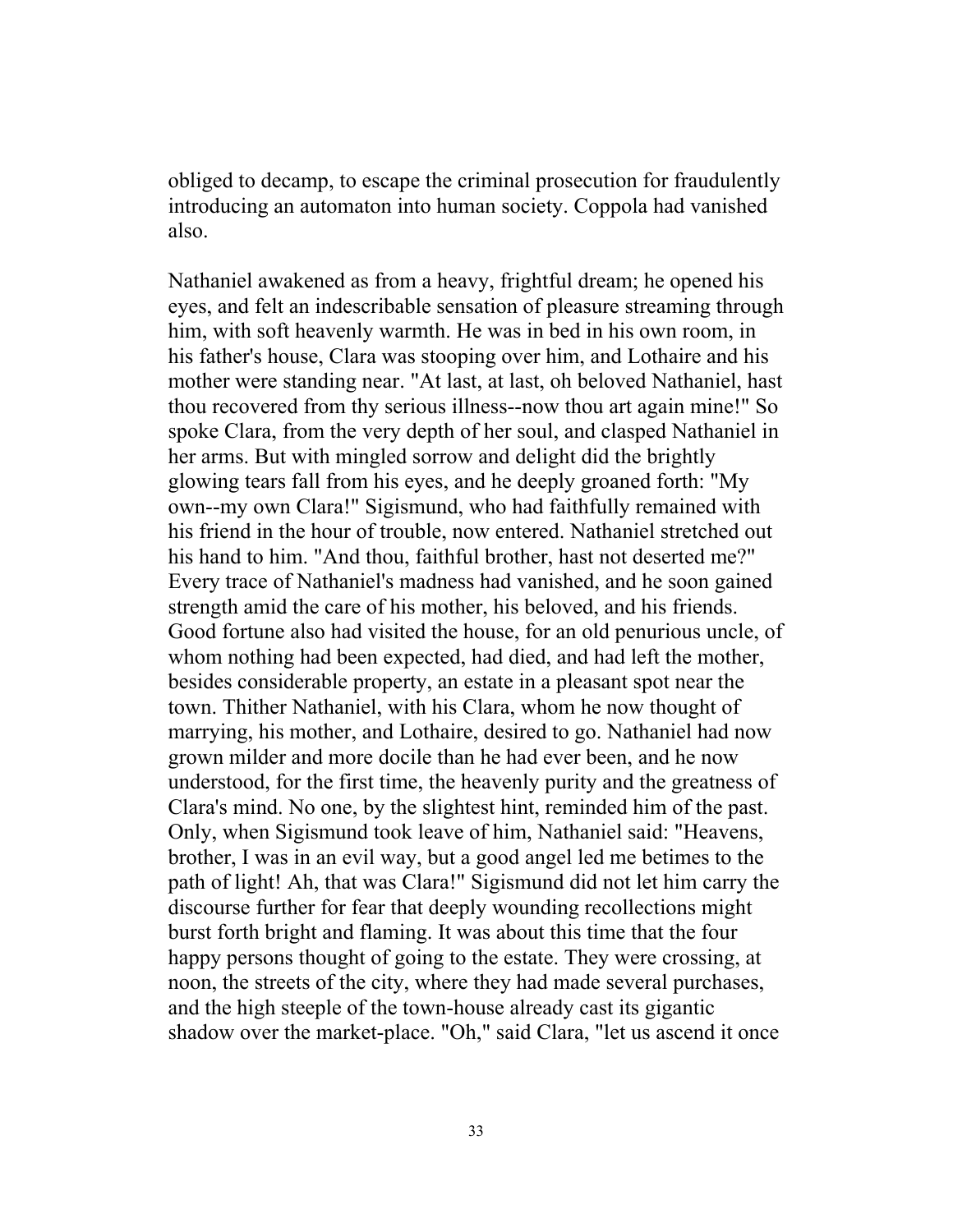more, and look at the distant mountains!" No sooner said than done. Nathaniel and Clara both ascended the steps, the mother returned home with the servant, and Lothaire, not inclined to clamber up so many steps, chose to remain below. The two lovers stood arm in arm in the highest gallery of the tower, and looked down upon the misty forests, behind which the blue mountains were rising like a gigantic city.

"Look there at that curious little gray bush, which actually seems as if it were striding towards us," said Clara. Nathaniel mechanically put his hand into his breast pocket--he found Coppola's telescope, and he looked on one side. Clara was before the glass. There was a convulsive movement in his pulse and veins,--pale as death, he stared at Clara, but soon streams of fire flashed and glared from his rolling eyes, and he roared frightfully, like a hunted beast. Then he sprang high into the air, and, in the intervals of a horrible laughter, shrieked out, in a piercing tone, "Wooden doll--turn thyself!" Seizing Clara with immense force he wished to hurl her down, but with the energy of a desperate death-struggle she clutched the railings. Lothaire heard the raging of the madman--he heard Clara's shriek of agony--fearful forebodings darted through his mind, he ran up, the door of the second flight was fastened, and the shrieks of Clara became louder and louder. Frantic with rage and anxiety, he dashed against the door, which, at last, burst open. Clara's voice became fainter and fainter. "Help--help--save me!"--with these words the voice seemed to die in the air. "She is gone--murdered by the madman!" cried Lothaire. The door of the gallery was also closed, but despair gave him a giant's strength, and he burst it from the hinges. Heavens--Clara, grasped by the mad Nathaniel, was hanging in the air over the gallery,--only with one hand she still held one of the iron railings. Quick as lightning Lothaire caught his sister, drew her in, and, at the same moment, struck the madman in the face with his clenched fist, so that he reeled and let go his prey.